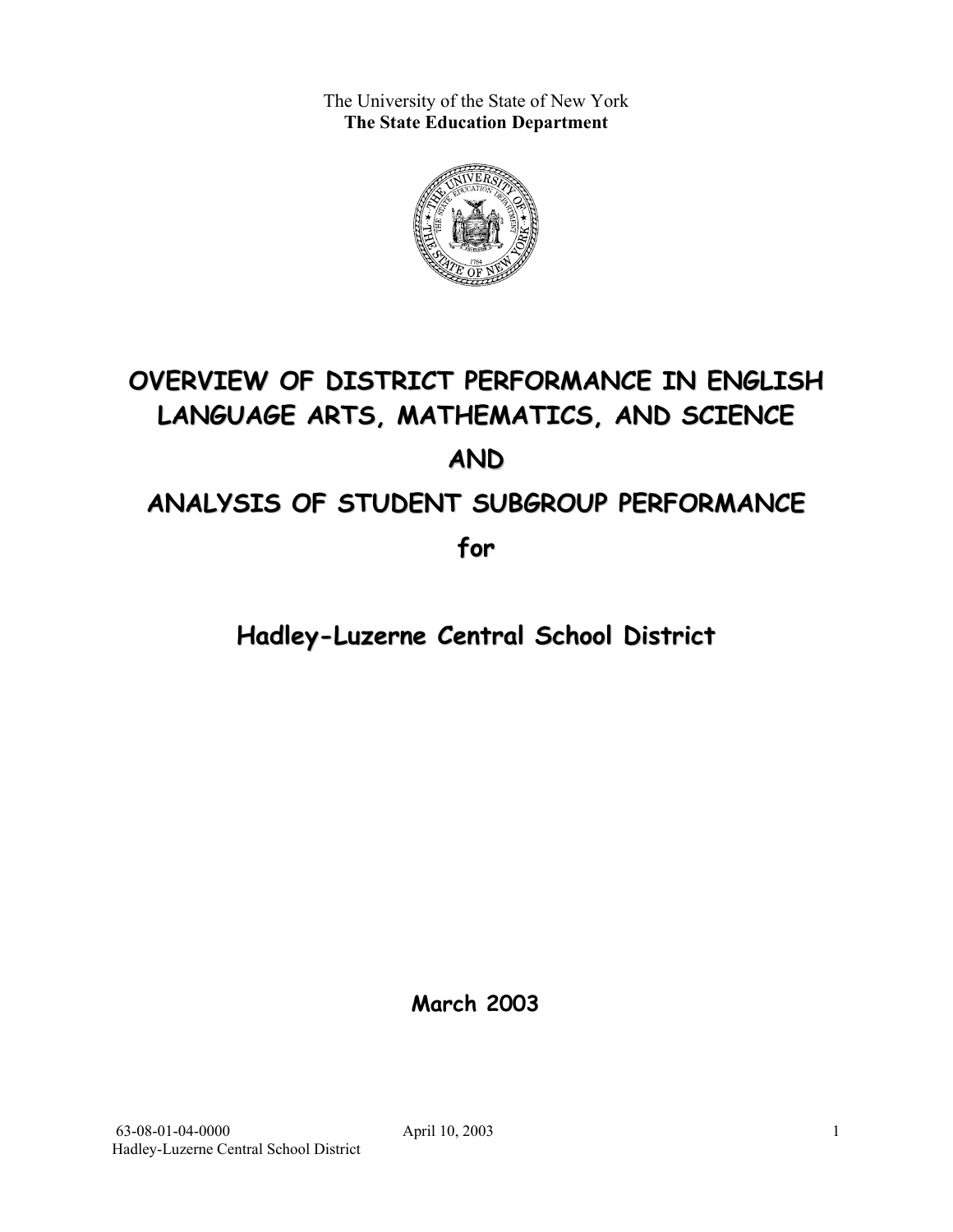#### **THE UNIVERSITY OF THE STATE OF NEW YORK**

#### **Regents of The University**

| Tonawanda      |
|----------------|
| Hollis         |
| Staten Island  |
| New Rochelle   |
| Peru           |
| Huntington     |
| North Syracuse |
| New York       |
| Belle Harbor   |
| Buffalo        |
| Hartsdale      |
| Albany         |
| <b>Bronx</b>   |
| New York       |
| Binghamton     |
| Rochester      |

#### **President of The University and Commissioner of Education**

RICHARD P. MILLS

#### **Chief Operating Officer**

RICHARD H. CATE

**Deputy Commissioner for Elementary, Middle, Secondary and Continuing Education**  JAMES A. KADAMUS

#### **Coordinator, School Operations and Management Services**  CHARLES SZUBERLA

#### **Coordinator, Information and Reporting Services**

MARTHA P. MUSSER

The State Education Department does not discriminate on the basis of age, color, religion, creed, disability, marital status, veteran status, national origin, race, gender, genetic predisposition or carrier status, or sexual orientation in its educational programs, services and activities. Portions of this publication can be made available in a variety of formats, including braille, large print or audio tape, upon request. Inquiries concerning this policy of nondiscrimination should be directed to the Department's Office for Diversity, Ethics, and Access, Room 530, Education Building, Albany, NY 12234. **Requests for additional copies of this publication may be made by contacting the Publications Sales Desk, Room 309, Education Building, Albany, NY 12234.** 

Please address all correspondence about this report that is not related to data corrections to:

*School Report Card Coordinator Information and Reporting Services Team New York State Education Department Room 863 EBA 89 Washington Avenue Albany, NY 12234*  E-mail: *RPTCARD@mail.nysed.gov*

 63-08-01-04-0000 April 10, 2003 Hadley-Luzerne Central School District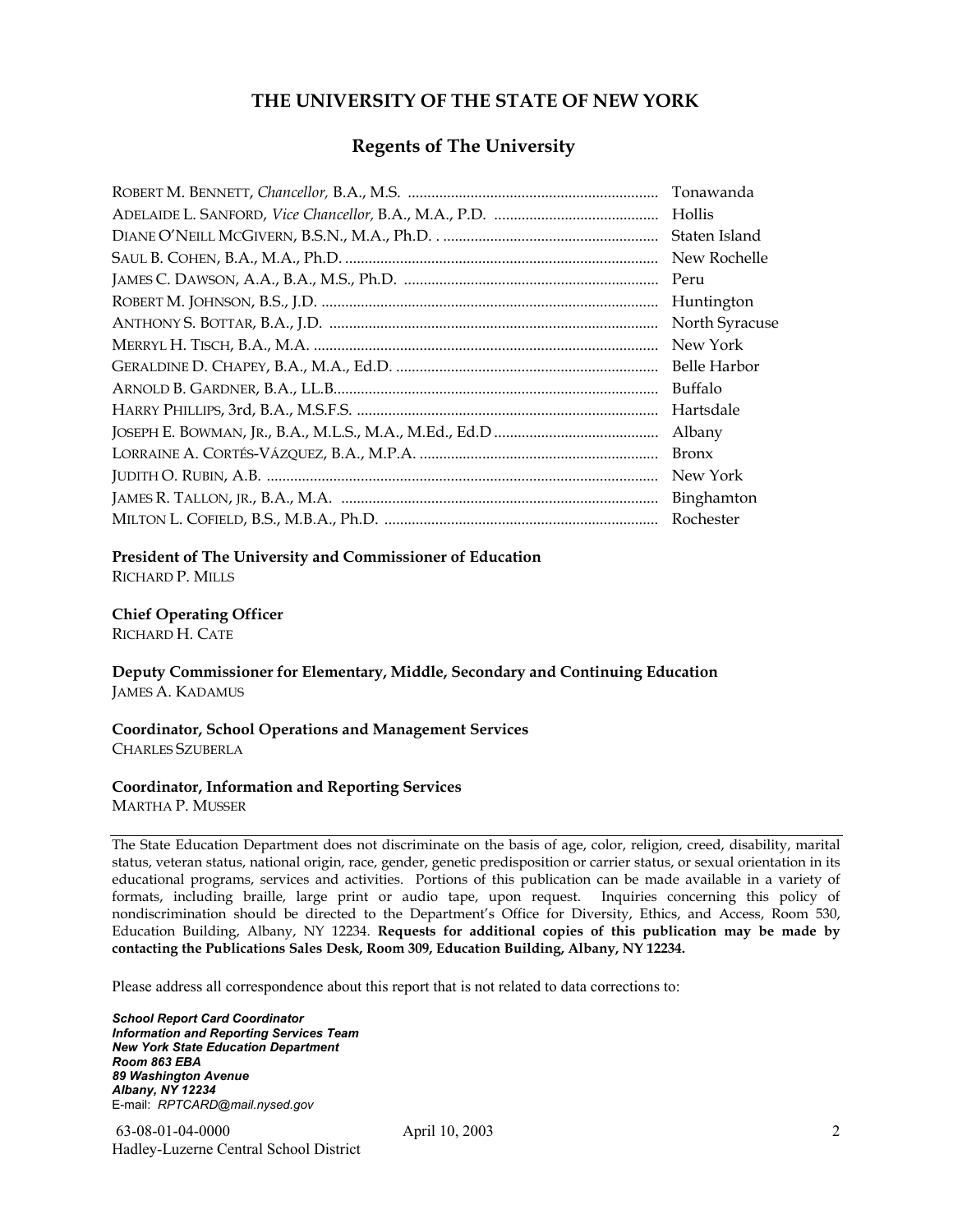The *New York State District Report Card* is an important part of the Board of Regents effort to raise learning standards for all students. It provides information to the public on student performance and other measures of district performance. Knowledge gained from the district report card on a district's strengths and weaknesses can be used to improve instruction and services to students.

The *New York State District Report Card* consists of three parts: the *Overview of District Performance in English Language Arts, Mathematics, and Science and Analysis of Student Subgroup Performance,* the *Comprehensive Information Report,* and the *District Accountability Report*. The *Overview and Analysis* presents performance data on measures required by the federal No Child Left Behind Act: English, mathematics, science, and graduation rate. Performance data on other State assessments can be found in the *Comprehensive Information Report*. The *District Accountability Report* provides information as to whether a district is making adequate progress toward enabling all students to achieve proficiency in English and mathematics.

State assessments are designed to help ensure that all students reach high learning standards. They show whether students are getting the foundation knowledge they need to succeed at the elementary, middle, and commencement levels and beyond. The State requires that students who are not making appropriate progress toward the standards receive academic intervention services.

In the *Overview*, performance on the elementary- and middle-level assessments in English language arts and mathematics and on the middle-level science test is reported in terms of mean scores and the percentage of students scoring at each of the four levels. These levels indicate performance on the standards from seriously deficient to advanced proficiency. Performance on the elementary-level science test is reported in terms of mean scores and the percentage of students making appropriate progress. Regents examination scores are reported in four score ranges. Scores of 65 to 100 are passing; scores of 55 to 64 earn credit toward a local diploma (with the approval of the local board of education). Though each elementary- and middle-level assessment is administered to students in a specific grade, secondary-level assessments are taken by students when they complete the coursework for the core curriculum. Therefore, the performance of students at the secondary level is measured for a student cohort rather than a group of students at a particular grade level. Students are grouped in cohorts according to the year in which they first entered grade 9.

The assessment data in the *Overview and Analysis* are for all tested students in the district, including general-education students and students with disabilities. In the *Overview*, each district's performance is compared with that of all public schools statewide. In the *Analysis*, performance is disaggregated by race/ethnicity, disability status, gender, LEP status, income level, and migrant status.

Explanations of terms referred to or symbols used in this part of the district report card may be found in the glossary on the last page. Further information on the district report card may be found in the guide, *Understanding Your School Report Card 2003*, available at your district or on the Information and Reporting Services Web site at www.emsc.nysed.gov/irts.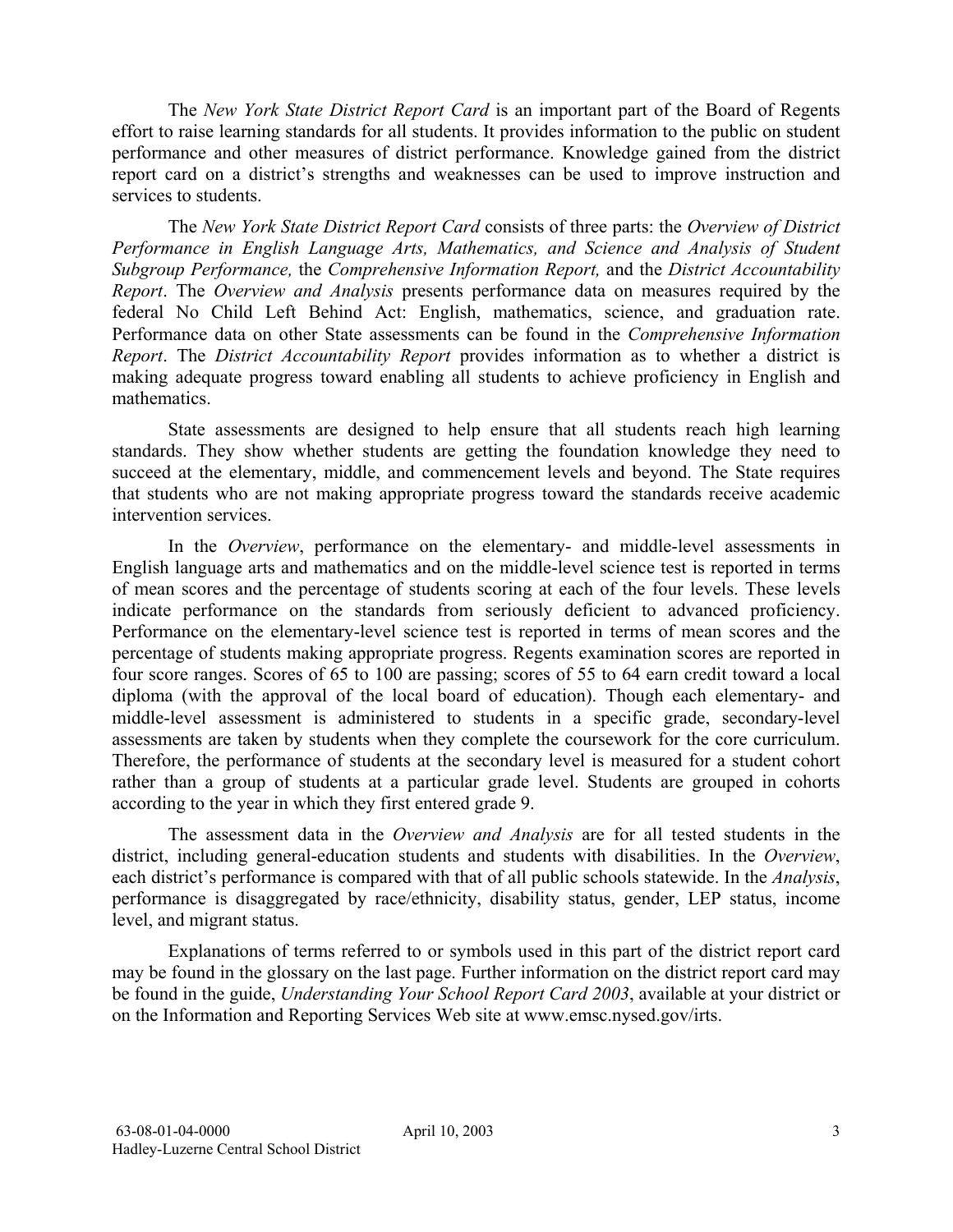# **Overview of District Performance in English Language Arts, Mathematics, and Science**

## **District Profile**

| Superintendent:             | Nicholas J. Savin         |                                                  | (518) 696-2112<br>Phone:     |  |
|-----------------------------|---------------------------|--------------------------------------------------|------------------------------|--|
| Organization<br>$2001 - 02$ |                           | School District Staff (both full- and part-time) |                              |  |
| Grade Range                 | <b>Student Enrollment</b> | Count of Teachers                                | Count of Other Professionals |  |
| NA.                         | 1.117                     | 103                                              | 9                            |  |

| 2000–01 School District Total Expenditure per Pupil    | \$16.157 |
|--------------------------------------------------------|----------|
| 2000-01 NYS Public Schools Total Expenditure per Pupil | \$11.871 |

|                             | 1999-2000 |         | 2000-2001 |         | 2001-2002 |         |
|-----------------------------|-----------|---------|-----------|---------|-----------|---------|
| <b>Student Demographics</b> | Count     | Percent | Count     | Percent | Count     | Percent |
| Limited English Proficient  |           | 0.0%    |           | $0.2\%$ |           | 0.2%    |
| Eligible for Free Lunch     | 292       | 25.0%   | 271       | 23.8%   | 238       | 21.3%   |

#### **2001–02 Percentage of Core Classes Taught by Highly Qualified Teachers\***

|                                         | <b>Percent Taught</b>  |
|-----------------------------------------|------------------------|
| <b>Number of Core</b><br><b>Classes</b> | by Highly<br>Qualified |
|                                         | <b>Teachers</b>        |
| 254                                     | 97%                    |

\*For the 2001–02 school year only, teachers of core classes are considered to be highly qualified if they are certified to teach that subject.

#### **2001–02 Percentage of Teachers with No Valid Teaching Certificate\***

| Number of<br><b>Teachers</b> | <b>Percent No</b><br><b>Valid Teaching</b><br><b>Certificate</b> |
|------------------------------|------------------------------------------------------------------|
| 101                          | $0\%$                                                            |

\*This count includes teachers with temporary licenses who do not have a valid permanent or provisional teaching certificate.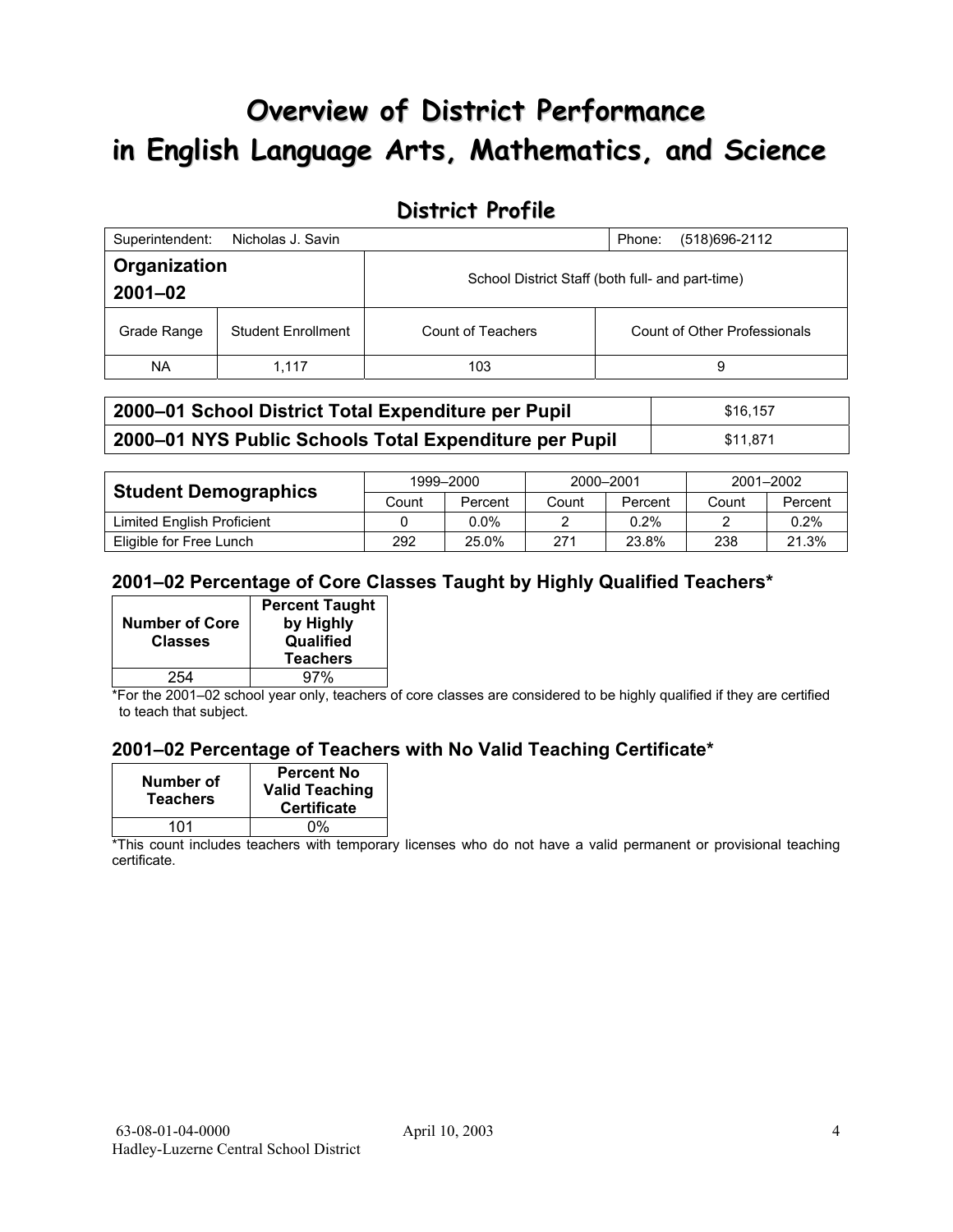English Language Arts



|                                               |                    | <b>Counts of Students Tested</b> |                    |                    |              |                   |
|-----------------------------------------------|--------------------|----------------------------------|--------------------|--------------------|--------------|-------------------|
| <b>Performance at</b><br><b>This District</b> | Level 1<br>455-602 | Level 2<br>603-644               | Level 3<br>645-691 | Level 4<br>692-800 | <b>Total</b> | <b>Mean Score</b> |
| <b>Jan-Feb 2000</b>                           |                    | 32                               | 33                 |                    |              | 655               |
| <b>Jan-Feb 2001</b>                           | 10                 | 29                               | 29                 | 12                 | 80           | 649               |
| Jan-Feb 2002                                  |                    | 27                               | 43                 |                    | 79           | 646               |

|         | Elementary-Level English Language Arts Levels - Listening, Reading, and Writing Standards                 |
|---------|-----------------------------------------------------------------------------------------------------------|
| Level 4 | These students exceed the standards and are moving toward high performance on the Regents examination.    |
| Level 3 | These students meet the standards and, with continued steady growth, should pass the Regents examination. |
| Level 2 | These students need extra help to meet the standards and pass the Regents examination.                    |
| Level 1 | These students have serious academic deficiencies.                                                        |

#### **Performance of Limited English Proficient (LEP) Students**

| Grade 4 | <b>English Proficiency Below Effective Participation Level</b> | <b>Making Appropriate Progress</b> |
|---------|----------------------------------------------------------------|------------------------------------|
| 2002    |                                                                |                                    |

#### **Performance of Elementary-Level Students with Severe Disabilities on the New York State Alternate Assessment (NYSAA) in English**

|             | <b>Number</b><br>Tested | <b>AA-Level 1</b> | AA-Level 2 | AA-Level 3 | AA-Level 4 |
|-------------|-------------------------|-------------------|------------|------------|------------|
| $2001 - 02$ |                         |                   |            |            |            |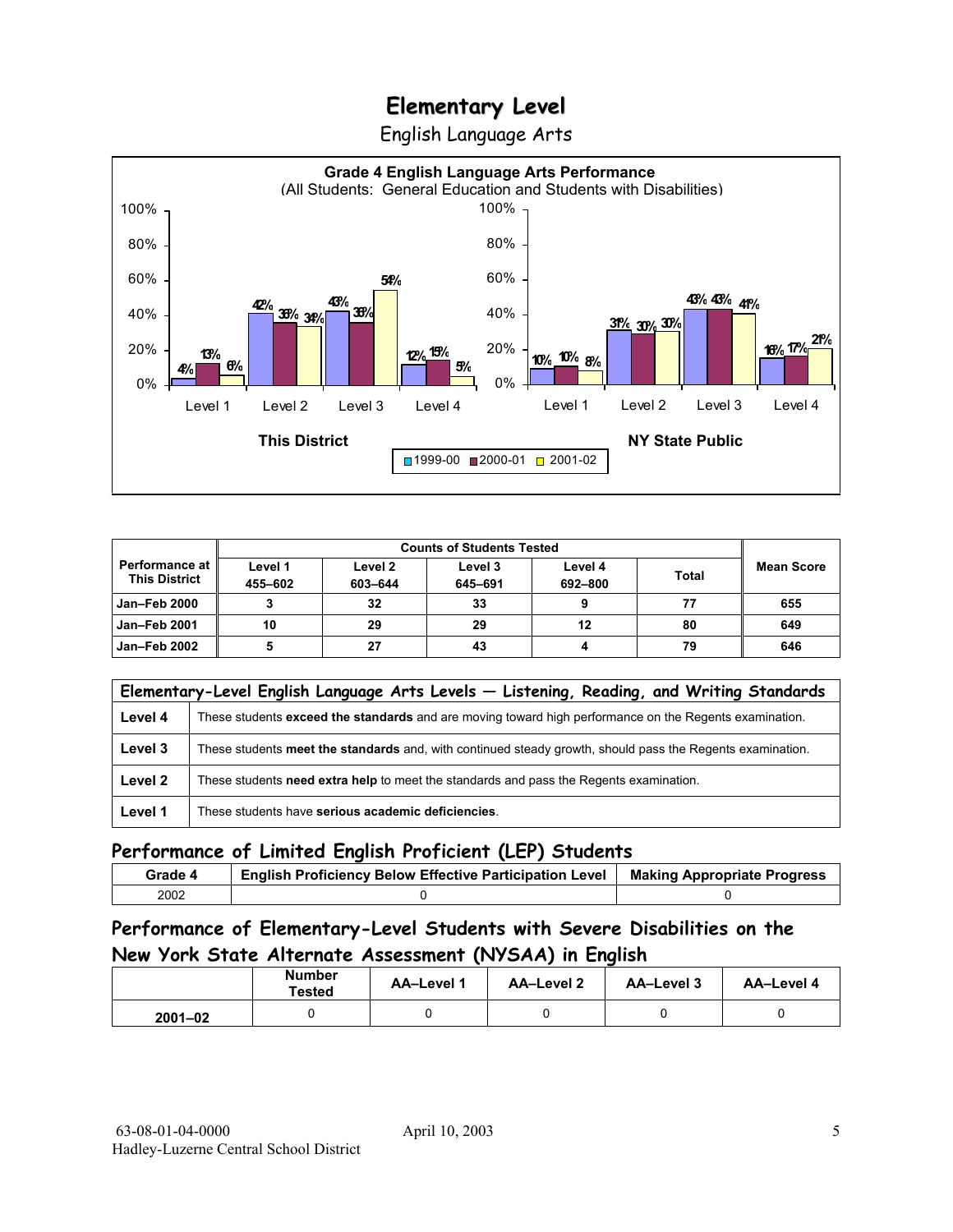### Mathematics



|                                                 | <b>Counts of Students Tested</b> |                    |                    |                    |              |                   |
|-------------------------------------------------|----------------------------------|--------------------|--------------------|--------------------|--------------|-------------------|
| <b>Performance at I</b><br><b>This District</b> | Level 1<br>448-601               | Level 2<br>602-636 | Level 3<br>637-677 | Level 4<br>678-810 | <b>Total</b> | <b>Mean Score</b> |
| May 2000                                        |                                  | 20                 | 46                 |                    | 76           | 648               |
| May 2001                                        |                                  | 26                 | 36                 | 14                 | 78           | 650               |
| May 2002                                        |                                  | 27                 | 44                 | 10                 | 83           | 646               |

| Elementary-Level Mathematics Levels -<br>Knowledge, Reasoning, and Problem-Solving Standards |                                                                                                           |  |
|----------------------------------------------------------------------------------------------|-----------------------------------------------------------------------------------------------------------|--|
| Level 4                                                                                      | These students exceed the standards and are moving toward high performance on the Regents examination.    |  |
| Level 3                                                                                      | These students meet the standards and, with continued steady growth, should pass the Regents examination. |  |
| Level 2                                                                                      | These students need extra help to meet the standards and pass the Regents examination.                    |  |
| Level 1                                                                                      | These students have serious academic deficiencies.                                                        |  |

### **Performance of Elementary-Level Students with Severe Disabilities on the New York State Alternate Assessment (NYSAA) in Mathematics, Science, and Technology**

|             | <b>Number</b><br>Tested | AA-Level 1 | <b>AA-Level 2</b> | AA-Level 3 | AA-Level 4 |
|-------------|-------------------------|------------|-------------------|------------|------------|
| $2001 - 02$ |                         |            |                   |            |            |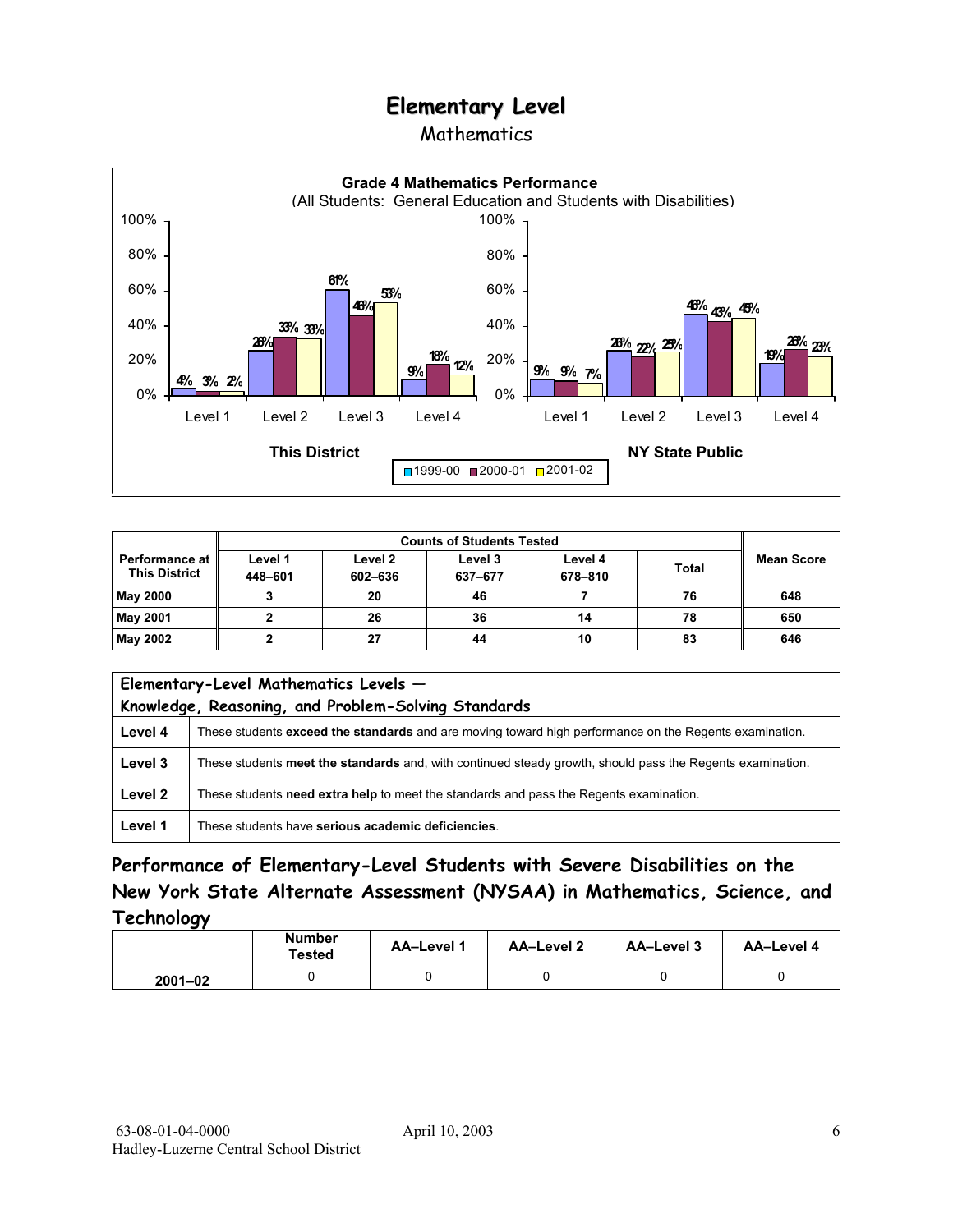Science Multiple-Choice



#### **All Students**

|                 |    | Number Tested   Number Above SDL | <b>Mean Score</b> |
|-----------------|----|----------------------------------|-------------------|
| <b>May 2000</b> | 79 | 56                               | 32                |
| <b>May 2001</b> | 79 | 54                               | 32                |
| May 2002        | 84 |                                  | 31                |

| Grade 4 Science – Knowledge, Reasoning, and Problem-Solving Standards |                                                                                                                                                                                                                                          |  |  |  |  |  |
|-----------------------------------------------------------------------|------------------------------------------------------------------------------------------------------------------------------------------------------------------------------------------------------------------------------------------|--|--|--|--|--|
| <b>Multiple-Choice</b><br><b>Test Component</b>                       | This component contains 45 multiple-choice questions based upon the New York State Elementary<br>Science Syllabus and referenced to the New York State Learning Standards for Mathematics, Science<br>and Technology (Elementary Level). |  |  |  |  |  |
| <b>State Designated</b>                                               | Students who correctly answer fewer than 30 of the 45 questions of the multiple-choice test component                                                                                                                                    |  |  |  |  |  |
| Level (SDL)                                                           | must receive academic intervention services in the following term of instruction.                                                                                                                                                        |  |  |  |  |  |
| <b>School Mean</b>                                                    | For the multiple-choice test component, the mean score is the average number of correct answers for                                                                                                                                      |  |  |  |  |  |
| <b>Scores</b>                                                         | students tested. If all tested students answered all questions correctly, this score would be 45.                                                                                                                                        |  |  |  |  |  |

# **Elementary Level**

Science Performance Test

The elementary-level science test is composed of two sections, the multiple-choice section (described above) and the performance test. The performance test is not used to determine the need for academic intervention services or for accountability purposes because not all students are administered the same three tasks.

| All Students                              |          |    |  |  |  |  |
|-------------------------------------------|----------|----|--|--|--|--|
| <b>Number Tested</b><br><b>Mean Score</b> |          |    |  |  |  |  |
| May 2000                                  | 75       | 30 |  |  |  |  |
| <b>May 2001</b>                           | 79       | 28 |  |  |  |  |
| May 2002                                  | 26<br>84 |    |  |  |  |  |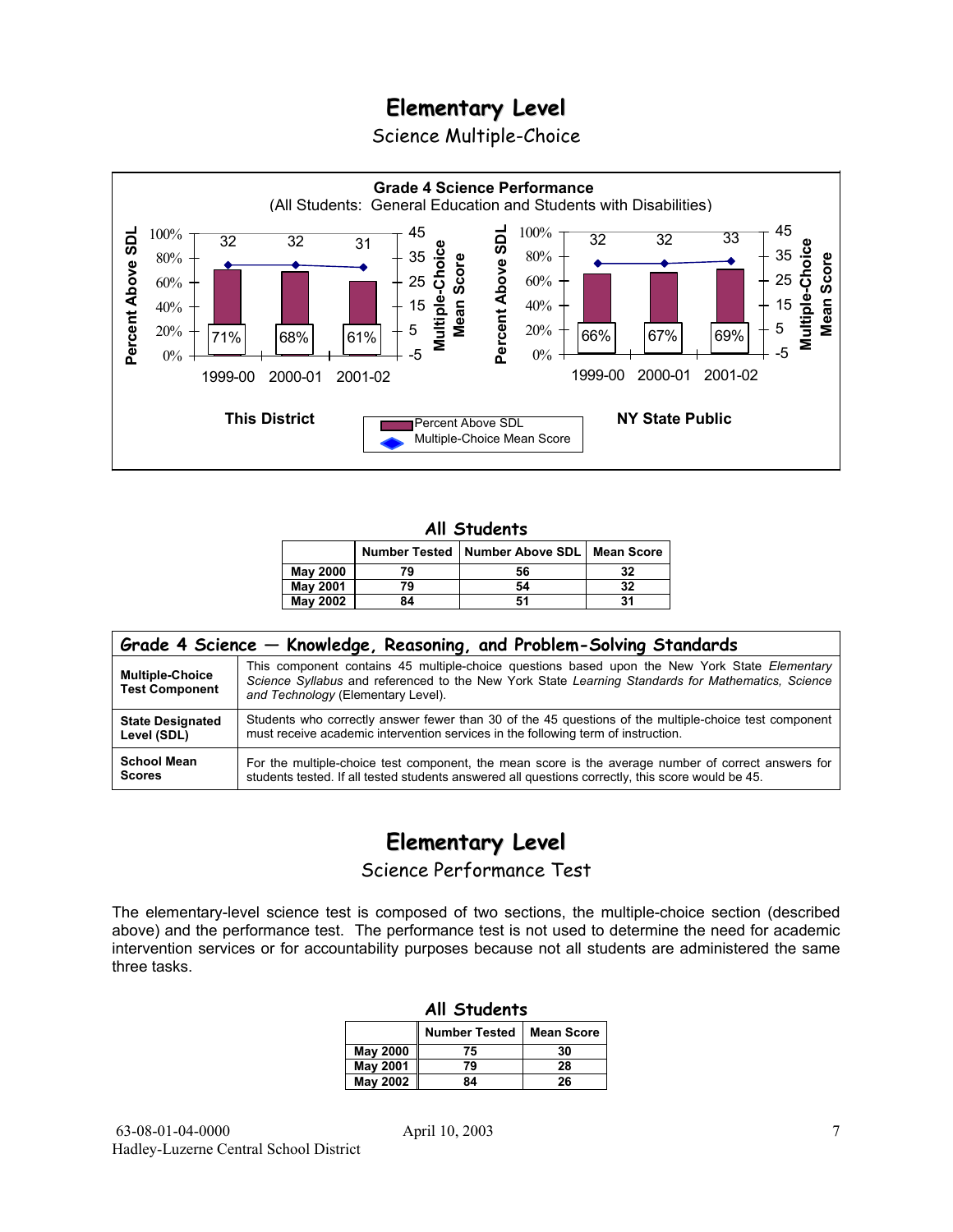## **Middle Level**





| <b>Performance at I</b><br><b>This District</b> | Level 1<br>527-661 | Level 2<br>662-700 | Level 3<br>701-738 | Level 4<br>739-830 | <b>Total</b> | <b>Mean Score</b> |
|-------------------------------------------------|--------------------|--------------------|--------------------|--------------------|--------------|-------------------|
| <b>May 2000</b>                                 | 9                  | 56                 | 28                 |                    | 96           | 689               |
| <b>May 2001</b>                                 | 10                 | 57                 | 26                 | 8                  | 101          | 693               |
|                                                 | Level 1<br>527-659 | Level 2<br>660-698 | Level 3<br>699-737 | Level 4<br>738-830 | <b>Total</b> |                   |
| <b>March 2002</b>                               |                    | 51                 | 28                 | 10                 | 96           | 695               |

|         | Middle-Level English Language Arts Levels - Listening, Reading, and Writing Standards                     |  |  |  |  |  |
|---------|-----------------------------------------------------------------------------------------------------------|--|--|--|--|--|
| Level 4 | These students exceed the standards and are moving toward high performance on the Regents examination.    |  |  |  |  |  |
| Level 3 | These students meet the standards and, with continued steady growth, should pass the Regents examination. |  |  |  |  |  |
| Level 2 | These students need extra help to meet the standards and pass the Regents examination.                    |  |  |  |  |  |
| Level 1 | These students have serious academic deficiencies.                                                        |  |  |  |  |  |

#### **Performance of Limited English Proficient (LEP) Students**

| Grade 8 | <b>English Proficiency Below Effective Participation Level</b> | <b>Making Appropriate Progress</b> |
|---------|----------------------------------------------------------------|------------------------------------|
| 2002    |                                                                |                                    |

#### **Performance of Middle-Level Students with Severe Disabilities on the New York State Alternate Assessment (NYSAA) in English**

|             | <b>Number</b><br>Tested | <b>AA-Level 1</b> | AA-Level 2 | AA-Level 3 | AA-Level 4 |
|-------------|-------------------------|-------------------|------------|------------|------------|
| $2001 - 02$ |                         |                   |            |            |            |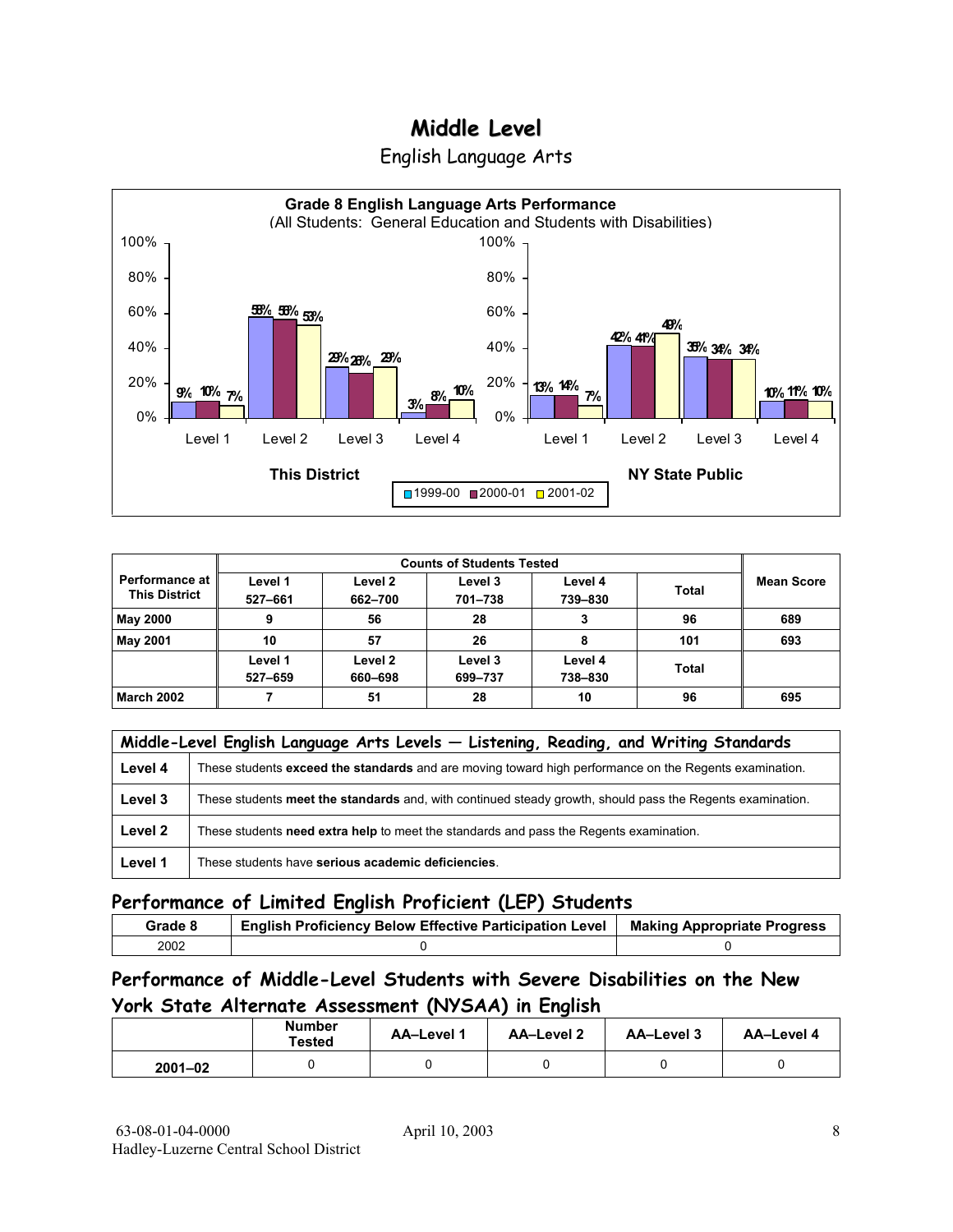## **Middle Level**

**Mathematics** 



| <b>Performance at</b><br><b>This District</b> | Level 1<br>517-680 | Level 2<br>681-715 | Level 3<br>716-759 | Level 4<br>760-882 | <b>Total</b> | <b>Mean Score</b> |
|-----------------------------------------------|--------------------|--------------------|--------------------|--------------------|--------------|-------------------|
| <b>May 2000</b>                               | 18                 | 39                 | 37                 |                    | 96           | 706               |
| <b>May 2001</b>                               | 16                 | 49                 | 31                 |                    | 101          | 706               |
| May 2002                                      |                    | 41                 | 43                 |                    | 93           | 709               |

|         | Middle-Level Mathematics Levels - Knowledge, Reasoning, and Problem-Solving Standards                     |  |  |  |  |  |
|---------|-----------------------------------------------------------------------------------------------------------|--|--|--|--|--|
| Level 4 | These students exceed the standards and are moving toward high performance on the Regents examination.    |  |  |  |  |  |
| Level 3 | These students meet the standards and, with continued steady growth, should pass the Regents examination. |  |  |  |  |  |
| Level 2 | These students need extra help to meet the standards and pass the Regents examination.                    |  |  |  |  |  |
| Level 1 | These students have serious academic deficiencies.                                                        |  |  |  |  |  |

#### **Performance of Middle-Level Students with Severe Disabilities on the New York State Alternate Assessment (NYSAA) in Mathematics, Science, and Technology**

|             | <b>Number</b><br>Tested | <b>AA-Level 1</b> | AA-Level 2 | AA-Level 3 | AA-Level 4 |
|-------------|-------------------------|-------------------|------------|------------|------------|
| $2001 - 02$ |                         |                   |            |            |            |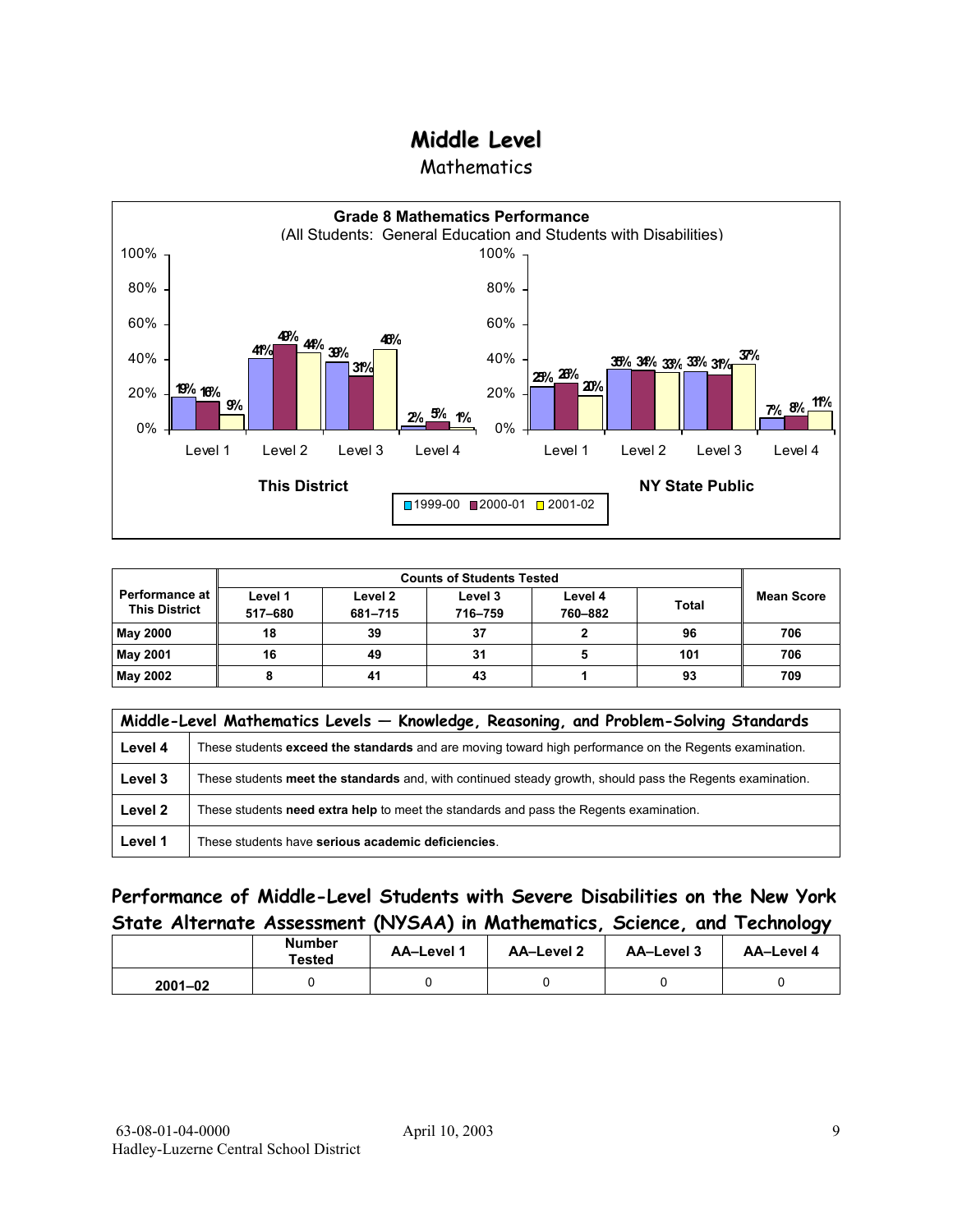# **High School English Achievement after Four Years of Instruction**

 The graph and table below present performance of the 1997 and 1998 cohort members on the Regents English examination four years after entering grade 9. A score of 65 or above on this examination is considered passing. Only the highest score of each student is counted, regardless of how many times the student took the examination. In the graph, students passing approved alternatives to this examination are counted as scoring in the 65 to 84 range. In the table, the numbers of students who met the graduation requirement by passing an approved alternative or the Regents competency tests (RCTs) in reading and writing are listed separately. (RCT results are not included in the graph.) Students who score 55 to 64 on the Regents examination in comprehensive English may be given credit towards a local high school diploma if allowed by the district board of education.



|                       | English Graduation Requirement Achievement after Four Years of High School* |                          |                                                     |                                                     |                                                      |                                                 |                             |  |  |
|-----------------------|-----------------------------------------------------------------------------|--------------------------|-----------------------------------------------------|-----------------------------------------------------|------------------------------------------------------|-------------------------------------------------|-----------------------------|--|--|
|                       | <b>Student Category</b>                                                     | Cohort<br><b>Members</b> | <b>Highest Score</b><br><b>Between</b><br>55 and 64 | <b>Highest Score</b><br><b>Between</b><br>65 and 84 | <b>Highest Score</b><br><b>Between</b><br>85 and 100 | Approved<br><b>Alternative</b><br><b>Credit</b> | <b>Passed</b><br><b>RCT</b> |  |  |
|                       | <b>General Education</b>                                                    | 69                       |                                                     |                                                     |                                                      | #                                               |                             |  |  |
| 1997<br><b>Cohort</b> | Students w/ Disabilities                                                    |                          | #                                                   |                                                     | #                                                    | #                                               |                             |  |  |
|                       | <b>All Students</b>                                                         | 73                       | 17                                                  | 44                                                  | 10                                                   |                                                 |                             |  |  |
|                       | <b>General Education</b>                                                    | 58                       |                                                     | 32                                                  | 22                                                   |                                                 |                             |  |  |
| 1998<br><b>Cohort</b> | Students w/ Disabilities                                                    | 6                        |                                                     |                                                     |                                                      |                                                 |                             |  |  |
|                       | <b>All Students</b>                                                         | 64                       |                                                     | 32                                                  | 22                                                   |                                                 |                             |  |  |

\*Assessments used to determine counts in this table include the Regents examination in comprehensive English, the component retest in English, the Regents competency tests in reading and writing, and approved alternatives.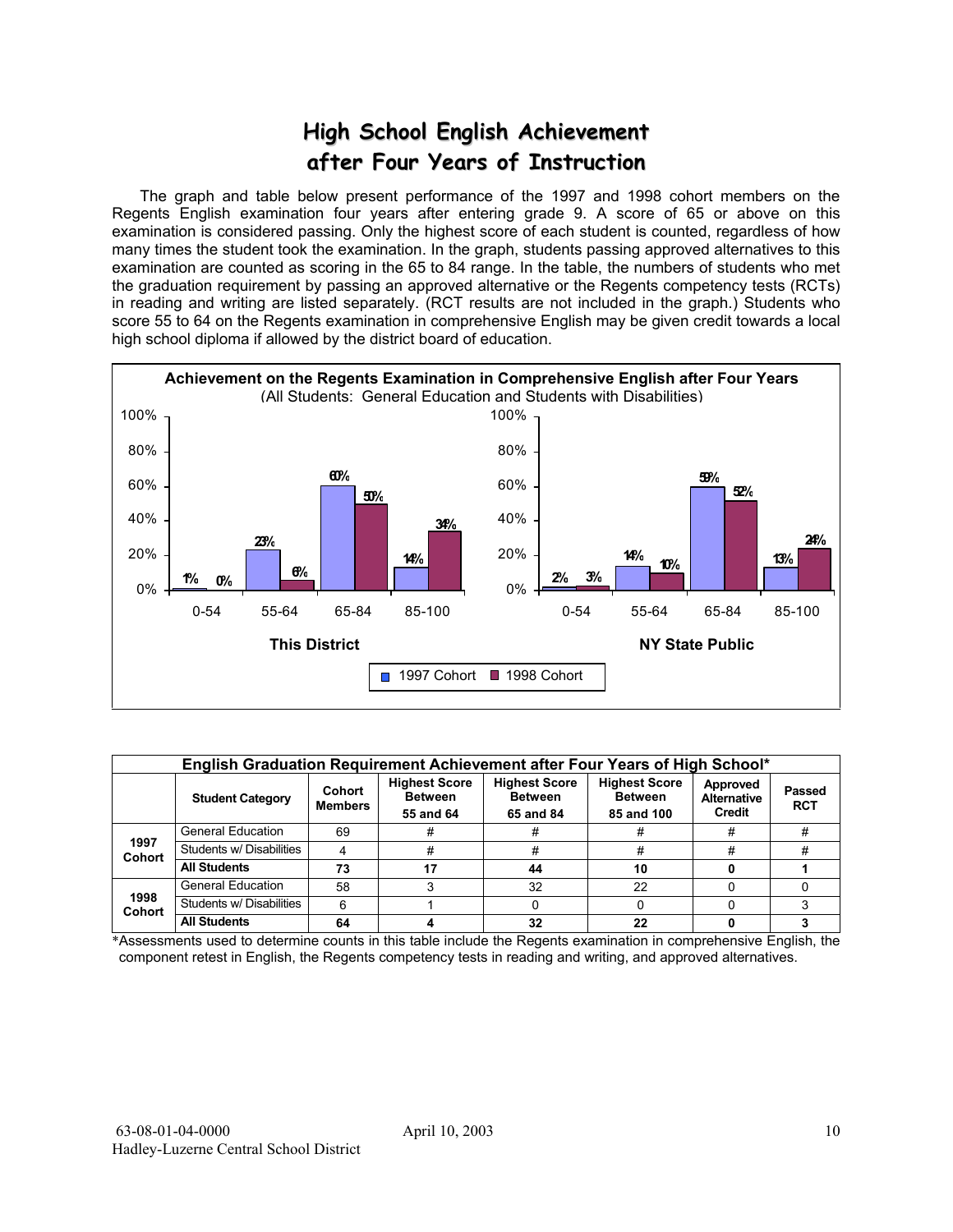# **High School Mathematics Achievement after Four Years of Instruction**

 The graph and table below present performance of the 1997 and 1998 cohort members, four years after entering grade 9, in meeting the graduation assessment requirement in mathematics. A score of 65 or above on a Regents examination in mathematics is considered passing. Only the highest score of each student is counted, regardless of how many times the student took the examination. In the graph, students passing approved alternatives to these examinations are counted as scoring in the 65 to 84 range. In the table, the numbers of students who met the graduation requirement by passing an approved alternative or the Regents competency test (RCT) in mathematics are listed separately. (RCT results are not included in the graph.) Students who score 55 to 64 on a Regents examination in mathematics may be given credit towards a local high school diploma if allowed by the district board of education.



|                       | Mathematics Graduation Requirement Achievement after Four Years of High School* |                          |                                                     |                                                     |                                                      |                                          |                             |  |  |  |  |  |
|-----------------------|---------------------------------------------------------------------------------|--------------------------|-----------------------------------------------------|-----------------------------------------------------|------------------------------------------------------|------------------------------------------|-----------------------------|--|--|--|--|--|
|                       | <b>Student Category</b>                                                         | Cohort<br><b>Members</b> | <b>Highest Score</b><br><b>Between</b><br>55 and 64 | <b>Highest Score</b><br><b>Between</b><br>65 and 84 | <b>Highest Score</b><br><b>Between</b><br>85 and 100 | Approved<br><b>Alternative</b><br>Credit | <b>Passed</b><br><b>RCT</b> |  |  |  |  |  |
|                       | <b>General Education</b>                                                        | 69                       | #                                                   | 77                                                  | #                                                    | #                                        |                             |  |  |  |  |  |
| 1997<br><b>Cohort</b> | Students w/ Disabilities                                                        | Δ                        | #                                                   | #                                                   | #                                                    | #                                        | #                           |  |  |  |  |  |
|                       | <b>All Students</b>                                                             | 73                       |                                                     | 30                                                  | 33                                                   |                                          |                             |  |  |  |  |  |
|                       | <b>General Education</b>                                                        | 58                       | 5                                                   | 29                                                  | 24                                                   |                                          |                             |  |  |  |  |  |
| 1998<br><b>Cohort</b> | Students w/ Disabilities                                                        | 6                        |                                                     |                                                     |                                                      |                                          |                             |  |  |  |  |  |
|                       | <b>All Students</b>                                                             | 64                       |                                                     | 31                                                  | 24                                                   |                                          |                             |  |  |  |  |  |

\*Assessments used to determine counts in this table include Regents mathematics examinations, the component retest in mathematics, the Regents competency test in mathematics, and approved alternatives.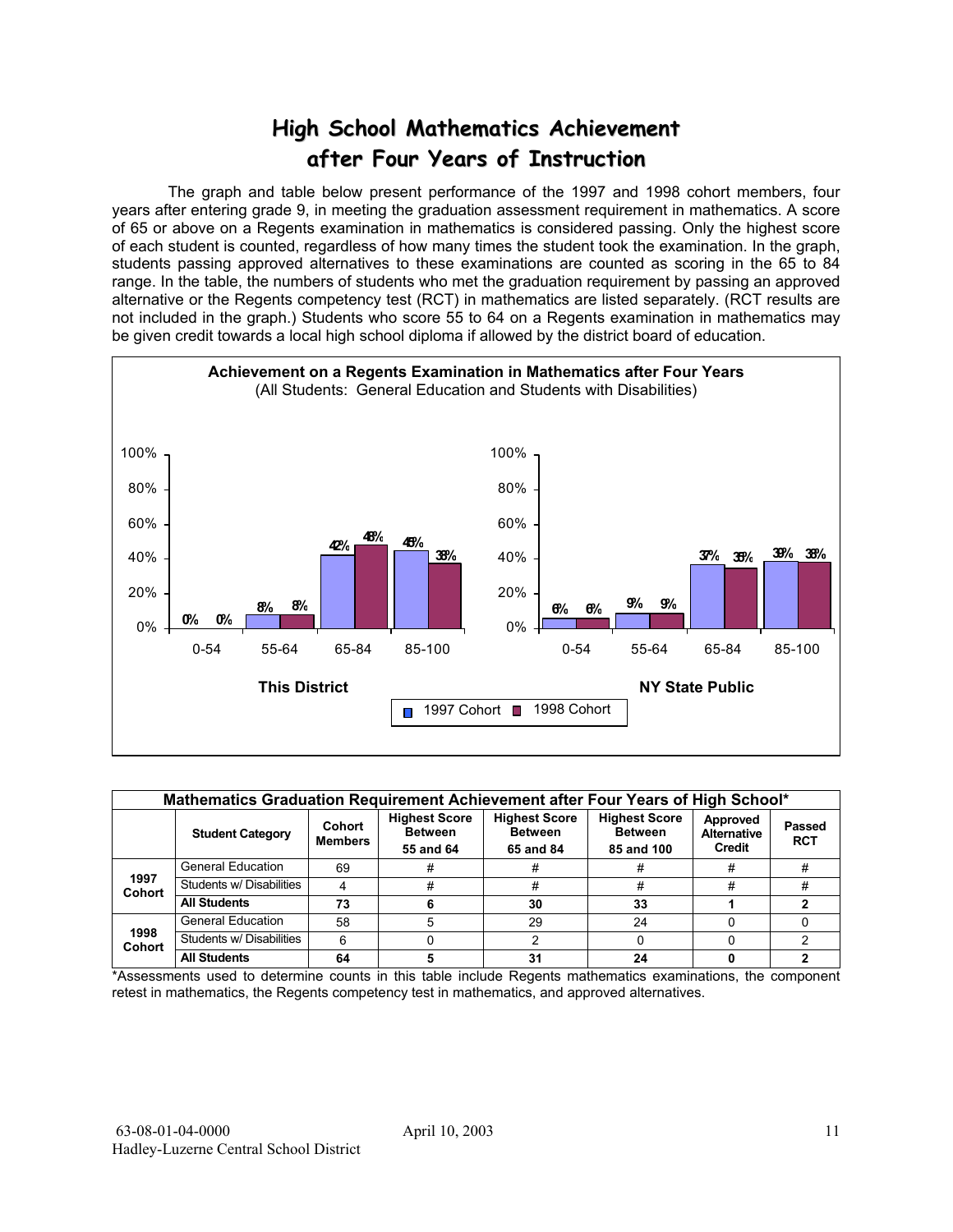## **Graduation Rates for the 1998 Cohort**

 Students were counted as graduates if they earned a local diploma with or without a Regents endorsement no later than June 2002. Additional students may have earned diplomas in August 2002. For the purpose of calculating graduation rate, students who transferred to GED programs were included in the count of students in the cohort. These students were not counted as cohort members for other purposes. Therefore, the count in the table below may be higher than the count of cohort members shown on previous pages.



| <b>Graduation Rates for the 1998 Cohort</b>                                            |    |    |  |  |  |  |  |  |  |
|----------------------------------------------------------------------------------------|----|----|--|--|--|--|--|--|--|
| <b>Graduation Rate Cohort</b><br><b>Number of Graduates</b><br><b>Student Category</b> |    |    |  |  |  |  |  |  |  |
| General-education students                                                             | 58 | 51 |  |  |  |  |  |  |  |
| Students with disabilities                                                             |    |    |  |  |  |  |  |  |  |
| ™otal                                                                                  | 64 | 53 |  |  |  |  |  |  |  |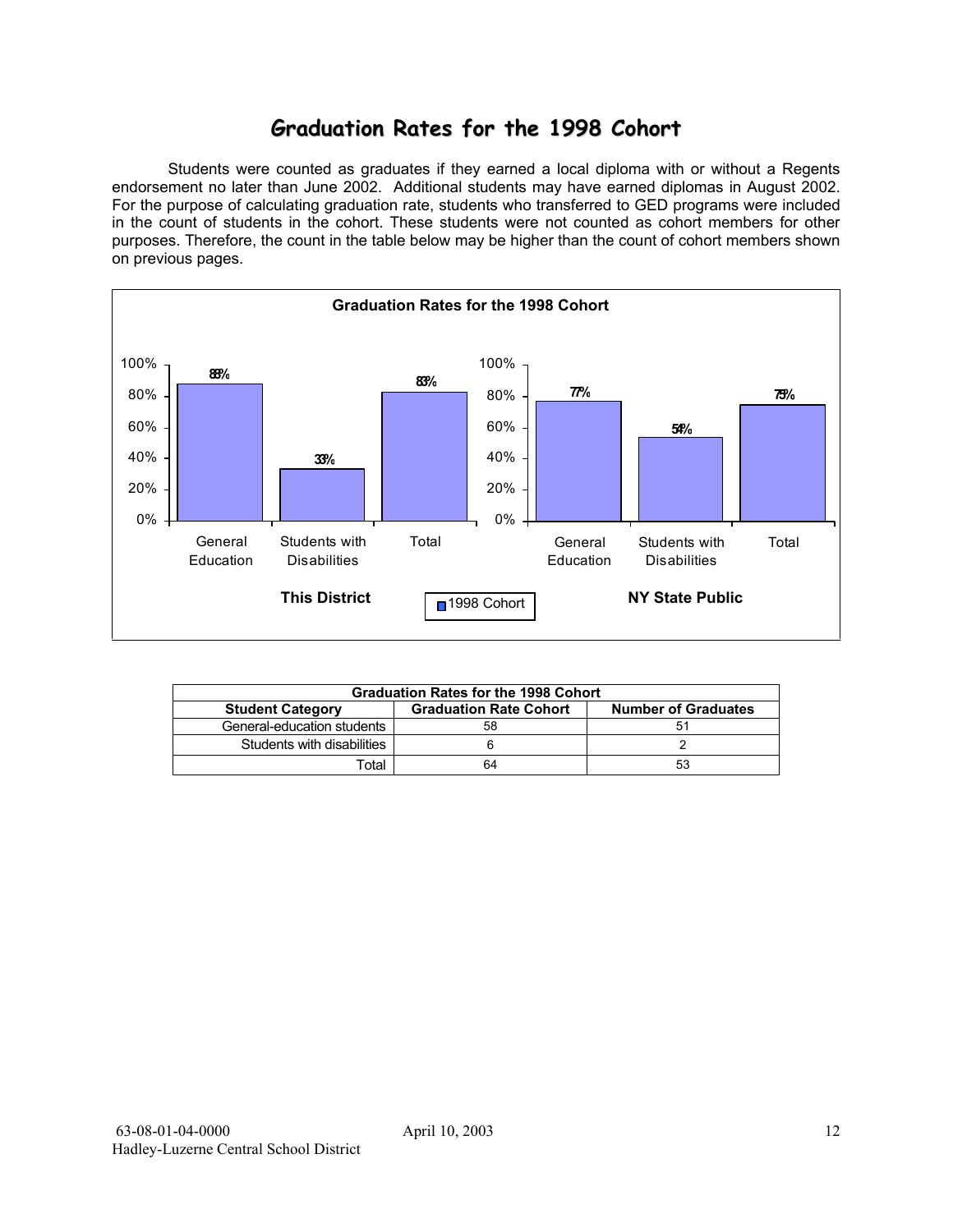# **Analysis of Student Subgroup Performance**

Historically, on State assessments the average performance of Black, Hispanic, and Native American students has been lower than that of White and Asian students. Similarly, students from lowincome families have not performed as well as those from higher income families. A high priority of the Board of Regents is to eliminate these gaps in student performance. In addition, Title I of the federal Elementary and Secondary Education Act includes explicit requirements "to ensure that students served by Title I are given the same opportunity to achieve to high standards and are held to the same high expectations as all students in each State."

This section of the district report card provides performance data by racial/ethnic group, disability status, gender, English proficiency status, income level, and migrant status. The purpose of the student subgroup analyses is to determine if students who perform below the standards in any district tend to fall into particular groups, such as minority students, limited English proficient students, or economically disadvantaged students. If these analyses provide evidence that students in one of the groups achieve at a lower level than other students, the district and community should examine the reasons for this lower performance and make necessary changes in curriculum, instruction, and student support services to remedy these performance gaps.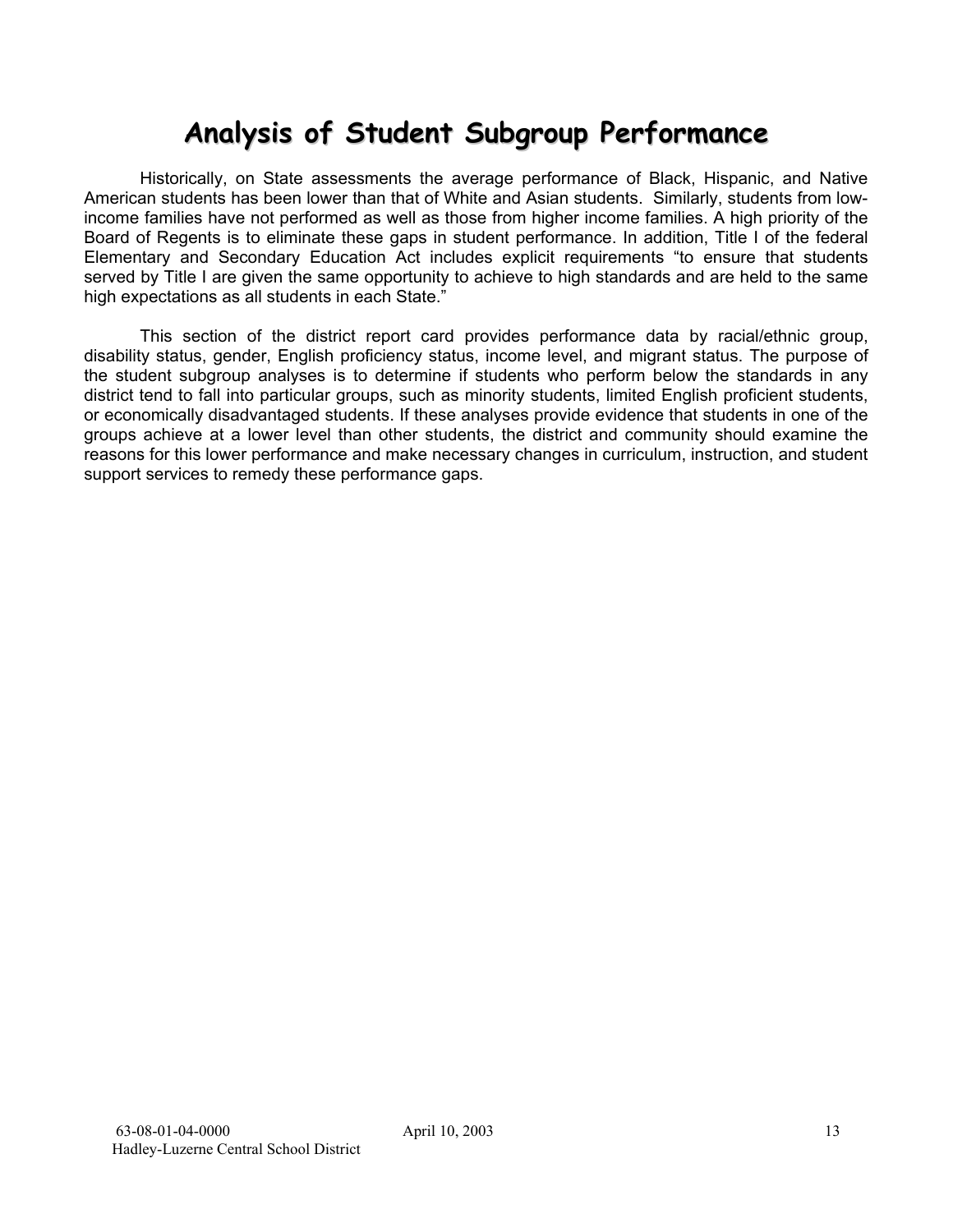English Language Arts

|                                              |                |         | 2000-01                                                           |     | $2001 - 02$    |                                                                   |         |    |
|----------------------------------------------|----------------|---------|-------------------------------------------------------------------|-----|----------------|-------------------------------------------------------------------|---------|----|
| <b>Student Subgroup</b>                      | <b>Tested</b>  |         | <b>Percentages of Tested</b><br><b>Students Scoring at Levels</b> |     | <b>Tested</b>  | <b>Percentages of Tested</b><br><b>Students Scoring at Levels</b> |         |    |
|                                              |                | $2 - 4$ | $3 - 4$                                                           | 4   |                | $2 - 4$                                                           | $3 - 4$ | 4  |
| <b>Results by Race/Ethnicity</b>             |                |         |                                                                   |     |                |                                                                   |         |    |
| American Indian/Alaskan Native               | $\mathbf 0$    | 0%      | 0%                                                                | 0%  | $\Omega$       | 0%                                                                | 0%      | 0% |
| <b>Black</b>                                 | 0              | $0\%$   | 0%                                                                | 0%  | 0              | 0%                                                                | 0%      | 0% |
| Hispanic                                     | 1              | s       | $\mathbf s$                                                       | s   | 0              | 0%                                                                | 0%      | 0% |
| Asian or Pacific Islander                    | 0              | 0%      | 0%                                                                | 0%  | $\overline{c}$ | s                                                                 | s       | s  |
| White                                        | 79             | s       | s                                                                 | s   | 77             | s                                                                 | s       | s  |
| Total                                        | 80             | 88%     | 51%                                                               | 15% | 79             | 94%                                                               | 59%     | 5% |
| Small Group Totals (s)                       | 80             | 88%     | 51%                                                               | 15% | 79             | 94%                                                               | 59%     | 5% |
| <b>Results by Disability Status</b>          |                |         |                                                                   |     |                |                                                                   |         |    |
| General-education students                   | 73             | 93%     | 55%                                                               | 16% | 71             | 94%                                                               | 63%     | 6% |
| Students with disabilities                   | $\overline{7}$ | 29%     | 14%                                                               | 0%  | 8              | 88%                                                               | 25%     | 0% |
| Total                                        | 80             | 88%     | 51%                                                               | 15% | 79             | 94%                                                               | 59%     | 5% |
| <b>Results by Gender</b>                     |                |         |                                                                   |     |                |                                                                   |         |    |
| Female                                       | 38             | 97%     | 53%                                                               | 18% | 37             | 92%                                                               | 62%     | 8% |
| Male                                         | 42             | 79%     | 50%                                                               | 12% | 42             | 95%                                                               | 57%     | 2% |
| Total                                        | 80             | 88%     | 51%                                                               | 15% | 79             | 94%                                                               | 59%     | 5% |
| <b>Results by English Proficiency Status</b> |                |         |                                                                   |     |                |                                                                   |         |    |
| English proficient                           | 80             | 88%     | 51%                                                               | 15% | 79             | 94%                                                               | 59%     | 5% |
| Limited English proficient                   | $\mathbf 0$    | 0%      | 0%                                                                | 0%  | 0              | 0%                                                                | 0%      | 0% |
| Total                                        | 80             | 88%     | 51%                                                               | 15% | 79             | 94%                                                               | 59%     | 5% |
| <b>Results by Income Level</b>               |                |         |                                                                   |     |                |                                                                   |         |    |
| Economically disadvantaged                   | 32             | 81%     | 38%                                                               | 6%  | 29             | 93%                                                               | 52%     | 0% |
| Not disadvantaged                            | 48             | 92%     | 60%                                                               | 21% | 50             | 94%                                                               | 64%     | 8% |
| Total                                        | 80             | 88%     | 51%                                                               | 15% | 79             | 94%                                                               | 59%     | 5% |
| <b>Results by Migrant Status</b>             |                |         |                                                                   |     |                |                                                                   |         |    |
| Migrant family                               | 0              | $0\%$   | 0%                                                                | 0%  | $\mathbf 0$    | 0%                                                                | 0%      | 0% |
| Not migrant family                           | 80             | 88%     | 51%                                                               | 15% | 79             | 94%                                                               | 59%     | 5% |
| Total                                        | 80             | 88%     | 51%                                                               | 15% | 79             | 94%                                                               | 59%     | 5% |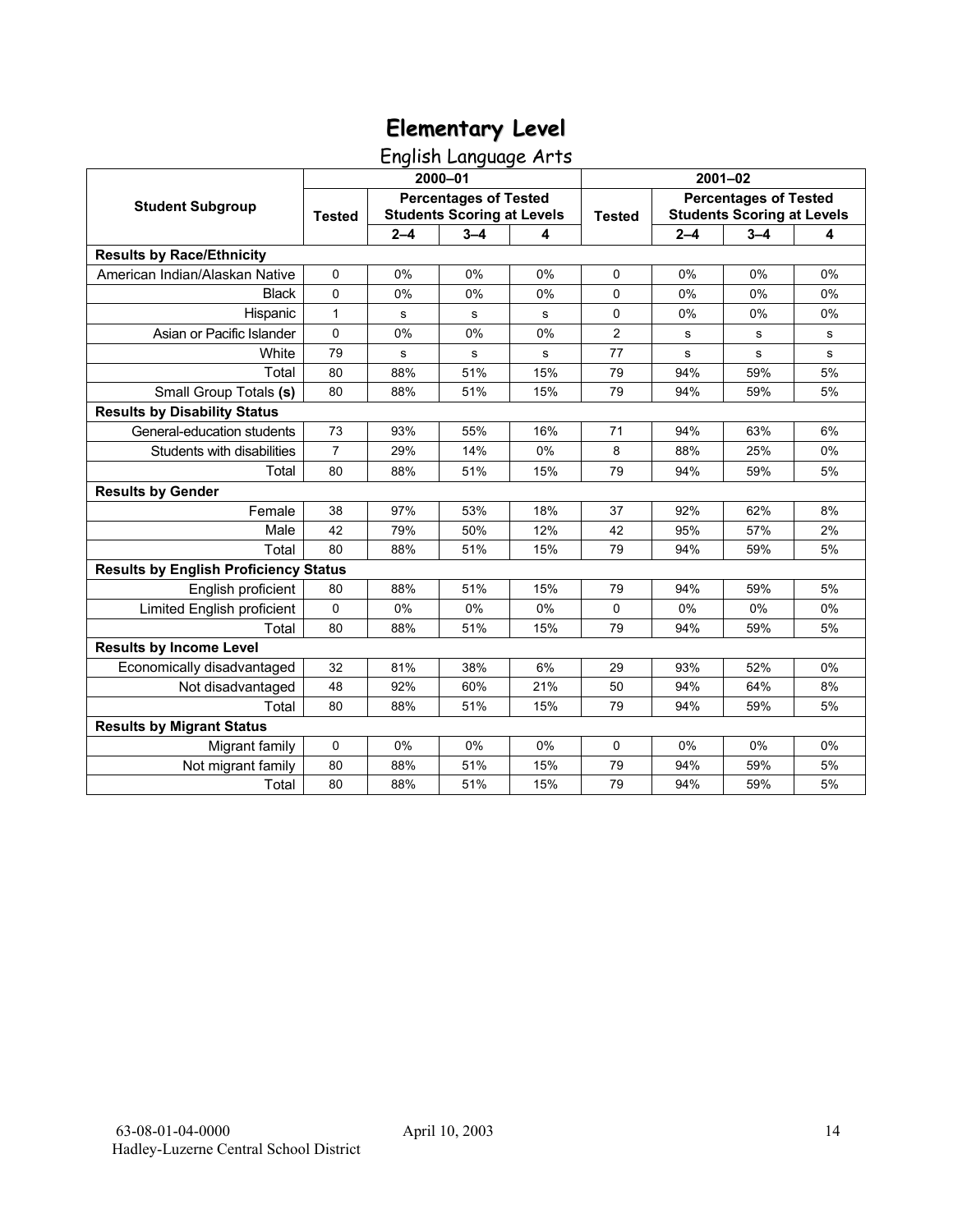#### Mathematics

|                                              |                |         | 2000-01                                                           |       | $2001 - 02$    |                                                                   |         |           |
|----------------------------------------------|----------------|---------|-------------------------------------------------------------------|-------|----------------|-------------------------------------------------------------------|---------|-----------|
| <b>Student Subgroup</b>                      | <b>Tested</b>  |         | <b>Percentages of Tested</b><br><b>Students Scoring at Levels</b> |       | <b>Tested</b>  | <b>Percentages of Tested</b><br><b>Students Scoring at Levels</b> |         |           |
|                                              |                | $2 - 4$ | $3 - 4$                                                           | 4     |                | $2 - 4$                                                           | $3 - 4$ | 4         |
| <b>Results by Race/Ethnicity</b>             |                |         |                                                                   |       |                |                                                                   |         |           |
| American Indian/Alaskan Native               | $\Omega$       | 0%      | 0%                                                                | 0%    | $\Omega$       | 0%                                                                | 0%      | 0%        |
| <b>Black</b>                                 | $\Omega$       | 0%      | 0%                                                                | $0\%$ | $\Omega$       | 0%                                                                | $0\%$   | 0%        |
| Hispanic                                     | $\mathbf{1}$   | s       | s                                                                 | s     | 0              | 0%                                                                | 0%      | 0%        |
| Asian or Pacific Islander                    | 0              | 0%      | 0%                                                                | 0%    | $\overline{2}$ | s                                                                 | s       | s         |
| White                                        | 77             | s       | s                                                                 | s     | 81             | $\mathbf s$                                                       | s       | ${\bf s}$ |
| Total                                        | 78             | 97%     | 64%                                                               | 18%   | 83             | 98%                                                               | 65%     | 12%       |
| Small Group Totals (s)                       | 78             | 97%     | 64%                                                               | 18%   | 83             | 98%                                                               | 65%     | 12%       |
| <b>Results by Disability Status</b>          |                |         |                                                                   |       |                |                                                                   |         |           |
| General-education students                   | 71             | 99%     | 70%                                                               | 20%   | 75             | 100%                                                              | 69%     | 13%       |
| Students with disabilities                   | $\overline{7}$ | 86%     | 0%                                                                | 0%    | 8              | 75%                                                               | 25%     | 0%        |
| Total                                        | 78             | 97%     | 64%                                                               | 18%   | 83             | 98%                                                               | 65%     | 12%       |
| <b>Results by Gender</b>                     |                |         |                                                                   |       |                |                                                                   |         |           |
| Female                                       | 37             | 97%     | 65%                                                               | 16%   | 39             | 100%                                                              | 64%     | 13%       |
| Male                                         | 41             | 98%     | 63%                                                               | 20%   | 44             | 95%                                                               | 66%     | 11%       |
| Total                                        | 78             | 97%     | 64%                                                               | 18%   | 83             | 98%                                                               | 65%     | 12%       |
| <b>Results by English Proficiency Status</b> |                |         |                                                                   |       |                |                                                                   |         |           |
| English proficient                           | 78             | 97%     | 64%                                                               | 18%   | 83             | 98%                                                               | 65%     | 12%       |
| Limited English proficient                   | 0              | 0%      | 0%                                                                | 0%    | 0              | 0%                                                                | 0%      | 0%        |
| Total                                        | 78             | 97%     | 64%                                                               | 18%   | 83             | 98%                                                               | 65%     | 12%       |
| <b>Results by Income Level</b>               |                |         |                                                                   |       |                |                                                                   |         |           |
| Economically disadvantaged                   | 31             | 97%     | 48%                                                               | 3%    | 30             | 93%                                                               | 60%     | 7%        |
| Not disadvantaged                            | 47             | 98%     | 74%                                                               | 28%   | 53             | 100%                                                              | 68%     | 15%       |
| Total                                        | 78             | 97%     | 64%                                                               | 18%   | 83             | 98%                                                               | 65%     | 12%       |
| <b>Results by Migrant Status</b>             |                |         |                                                                   |       |                |                                                                   |         |           |
| Migrant family                               | 0              | $0\%$   | 0%                                                                | $0\%$ | $\Omega$       | $0\%$                                                             | $0\%$   | 0%        |
| Not migrant family                           | 78             | 97%     | 64%                                                               | 18%   | 83             | 98%                                                               | 65%     | 12%       |
| Total                                        | 78             | 97%     | 64%                                                               | 18%   | 83             | 98%                                                               | 65%     | 12%       |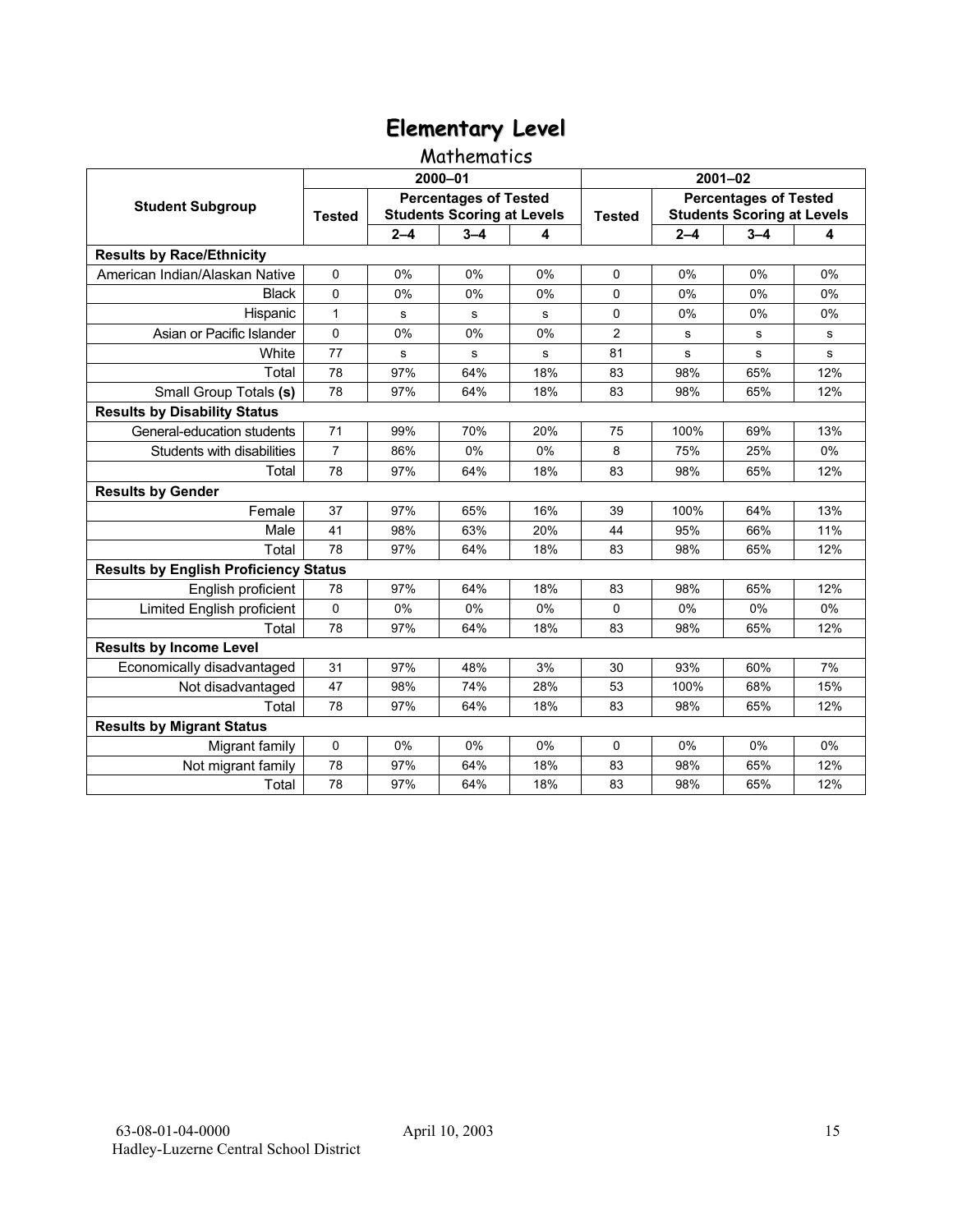# Science Multiple-Choice

|                                              | 2000-01       |                                                                                              | $2001 - 02$    |                                                                                              |  |  |
|----------------------------------------------|---------------|----------------------------------------------------------------------------------------------|----------------|----------------------------------------------------------------------------------------------|--|--|
| <b>Student Subgroup</b>                      | <b>Tested</b> | <b>Percentages of</b><br><b>Tested</b><br><b>Students</b><br><b>Scoring above</b><br>the SDL | <b>Tested</b>  | <b>Percentages of</b><br><b>Tested</b><br><b>Students</b><br><b>Scoring above</b><br>the SDL |  |  |
| <b>Results by Race/Ethnicity</b>             |               |                                                                                              |                |                                                                                              |  |  |
| American Indian/Alaskan Native               |               |                                                                                              | $\Omega$       | 0%                                                                                           |  |  |
| <b>Black</b>                                 |               |                                                                                              | 0              | 0%                                                                                           |  |  |
| Hispanic                                     |               |                                                                                              | 0              | 0%                                                                                           |  |  |
| Asian or Pacific Islander                    |               |                                                                                              | $\overline{2}$ | s                                                                                            |  |  |
| White                                        |               |                                                                                              | 82             | s                                                                                            |  |  |
| Total                                        |               |                                                                                              | 84             | 61%                                                                                          |  |  |
| Small Group Totals (s)                       |               |                                                                                              | 84             | 61%                                                                                          |  |  |
| <b>Results by Disability Status</b>          |               |                                                                                              |                |                                                                                              |  |  |
| General-education students                   | 73            | 74%                                                                                          | 76             | 63%                                                                                          |  |  |
| Students with disabilities                   | 6             | 0%                                                                                           | 8              | 38%                                                                                          |  |  |
| Total                                        | 79            | 68%                                                                                          | 84             | 61%                                                                                          |  |  |
| <b>Results by Gender</b>                     |               |                                                                                              |                |                                                                                              |  |  |
| Female                                       |               |                                                                                              | 40             | 55%                                                                                          |  |  |
| Male                                         |               |                                                                                              | 44             | 66%                                                                                          |  |  |
| Total                                        |               |                                                                                              | 84             | 61%                                                                                          |  |  |
| <b>Results by English Proficiency Status</b> |               |                                                                                              |                |                                                                                              |  |  |
| English proficient                           |               |                                                                                              | 84             | 61%                                                                                          |  |  |
| Limited English proficient                   |               |                                                                                              | 0              | 0%                                                                                           |  |  |
| Total                                        |               |                                                                                              | 84             | 61%                                                                                          |  |  |
| <b>Results by Income Level</b>               |               |                                                                                              |                |                                                                                              |  |  |
| Economically disadvantaged                   |               |                                                                                              | 30             | 47%                                                                                          |  |  |
| Not disadvantaged                            |               |                                                                                              | 54             | 69%                                                                                          |  |  |
| Total                                        |               |                                                                                              | 84             | 61%                                                                                          |  |  |
| <b>Results by Migrant Status</b>             |               |                                                                                              |                |                                                                                              |  |  |
| Migrant family                               |               |                                                                                              | 0              | 0%                                                                                           |  |  |
| Not migrant family                           |               |                                                                                              | 84             | 61%                                                                                          |  |  |
| Total                                        |               |                                                                                              | 84             | 61%                                                                                          |  |  |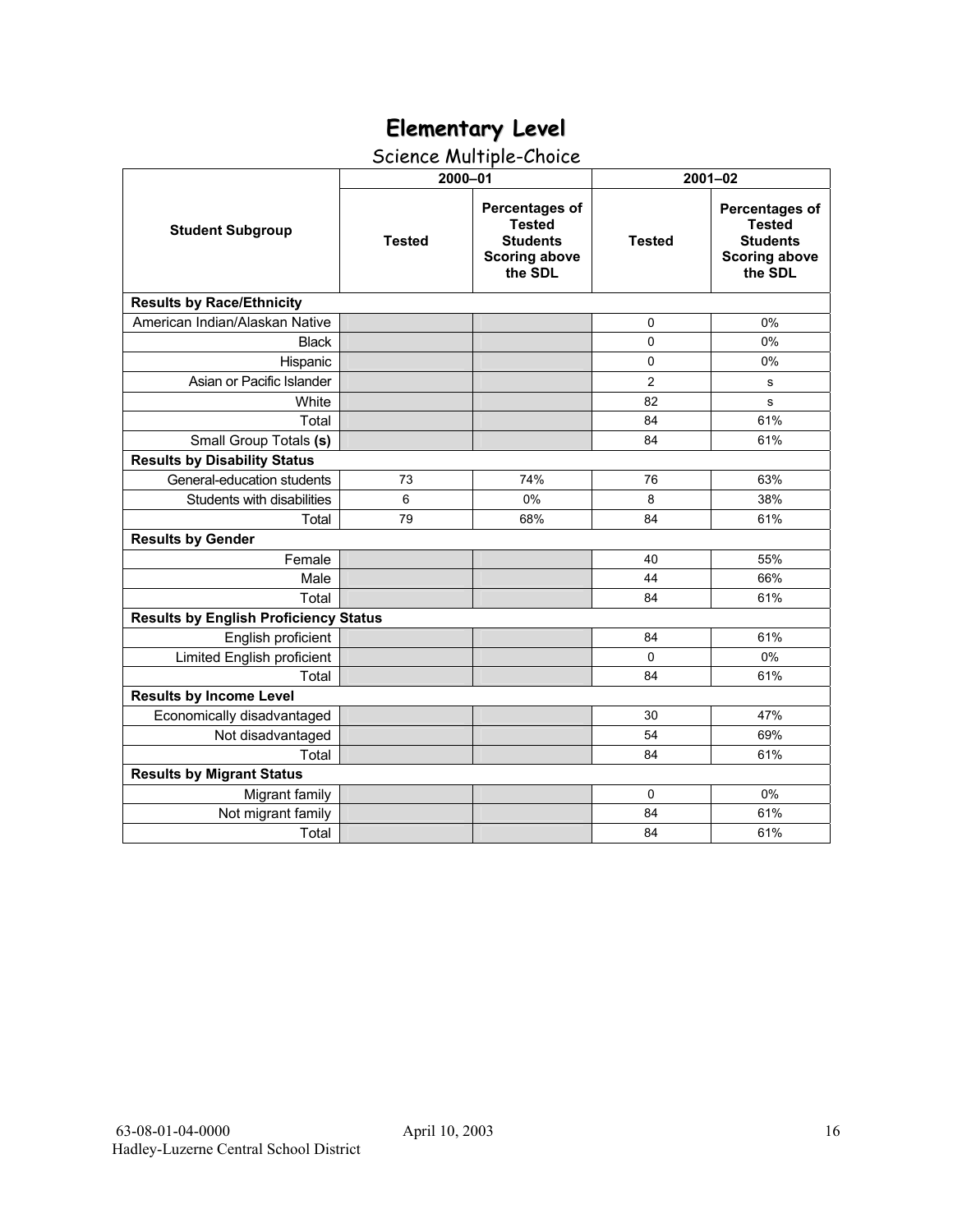# **Middle Level**

English Language Arts

|                                              |                |         | 2000-01                                                           |     | $2001 - 02$   |                                                                   |         |       |
|----------------------------------------------|----------------|---------|-------------------------------------------------------------------|-----|---------------|-------------------------------------------------------------------|---------|-------|
| <b>Student Subgroup</b>                      | <b>Tested</b>  |         | <b>Percentages of Tested</b><br><b>Students Scoring at Levels</b> |     | <b>Tested</b> | <b>Percentages of Tested</b><br><b>Students Scoring at Levels</b> |         |       |
|                                              |                | $2 - 4$ | $3 - 4$                                                           | 4   |               | $2 - 4$                                                           | $3 - 4$ | 4     |
| <b>Results by Race/Ethnicity</b>             |                |         |                                                                   |     |               |                                                                   |         |       |
| American Indian/Alaskan Native               | $\mathbf 0$    | 0%      | 0%                                                                | 0%  | $\Omega$      | 0%                                                                | 0%      | 0%    |
| <b>Black</b>                                 | $\overline{2}$ | s       | s                                                                 | s   | $\Omega$      | 0%                                                                | 0%      | 0%    |
| Hispanic                                     | $\mathbf{1}$   | s       | s                                                                 | s   | 1             | s                                                                 | s       | s     |
| Asian or Pacific Islander                    | $\mathbf 0$    | 0%      | 0%                                                                | 0%  | 0             | 0%                                                                | 0%      | 0%    |
| White                                        | 98             | s       | ${\bf s}$                                                         | s   | 95            | s                                                                 | s       | s     |
| Total                                        | 101            | 90%     | 34%                                                               | 8%  | 96            | 93%                                                               | 40%     | 10%   |
| Small Group Totals (s)                       | 101            | 90%     | 34%                                                               | 8%  | 96            | 93%                                                               | 40%     | 10%   |
| <b>Results by Disability Status</b>          |                |         |                                                                   |     |               |                                                                   |         |       |
| General-education students                   | 88             | 97%     | 39%                                                               | 9%  | 83            | 94%                                                               | 40%     | 12%   |
| Students with disabilities                   | 13             | 46%     | 0%                                                                | 0%  | 13            | 85%                                                               | 38%     | $0\%$ |
| Total                                        | 101            | 90%     | 34%                                                               | 8%  | 96            | 93%                                                               | 40%     | 10%   |
| <b>Results by Gender</b>                     |                |         |                                                                   |     |               |                                                                   |         |       |
| Female                                       | 50             | 94%     | 40%                                                               | 8%  | 46            | 91%                                                               | 43%     | 11%   |
| Male                                         | 51             | 86%     | 27%                                                               | 8%  | 50            | 94%                                                               | 36%     | 10%   |
| Total                                        | 101            | 90%     | 34%                                                               | 8%  | 96            | 93%                                                               | 40%     | 10%   |
| <b>Results by English Proficiency Status</b> |                |         |                                                                   |     |               |                                                                   |         |       |
| English proficient                           | 101            | 90%     | 34%                                                               | 8%  | 96            | 93%                                                               | 40%     | 10%   |
| Limited English proficient                   | 0              | 0%      | 0%                                                                | 0%  | 0             | 0%                                                                | 0%      | 0%    |
| Total                                        | 101            | 90%     | 34%                                                               | 8%  | 96            | 93%                                                               | 40%     | 10%   |
| <b>Results by Income Level</b>               |                |         |                                                                   |     |               |                                                                   |         |       |
| Economically disadvantaged                   | 30             | 87%     | 20%                                                               | 0%  | 29            | 79%                                                               | 21%     | 0%    |
| Not disadvantaged                            | 71             | 92%     | 39%                                                               | 11% | 67            | 99%                                                               | 48%     | 15%   |
| Total                                        | 101            | 90%     | 34%                                                               | 8%  | 96            | 93%                                                               | 40%     | 10%   |
| <b>Results by Migrant Status</b>             |                |         |                                                                   |     |               |                                                                   |         |       |
| Migrant family                               | 0              | $0\%$   | 0%                                                                | 0%  | $\Omega$      | $0\%$                                                             | $0\%$   | 0%    |
| Not migrant family                           | 101            | 90%     | 34%                                                               | 8%  | 96            | 93%                                                               | 40%     | 10%   |
| Total                                        | 101            | 90%     | 34%                                                               | 8%  | 96            | 93%                                                               | 40%     | 10%   |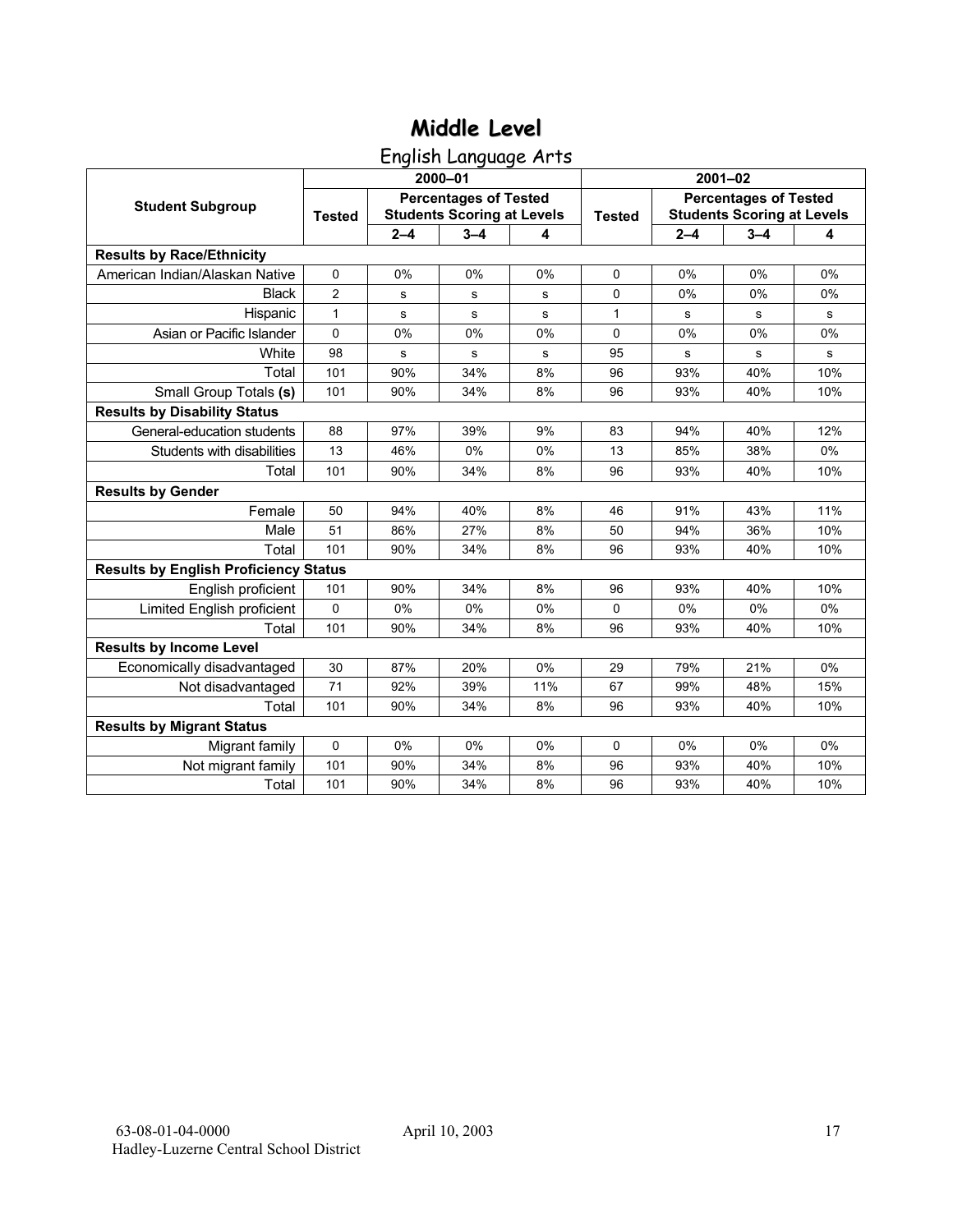# **Middle Level**

#### Mathematics

|                                              |               |         | 2000-01                                                           |    | $2001 - 02$   |                                                                   |         |       |
|----------------------------------------------|---------------|---------|-------------------------------------------------------------------|----|---------------|-------------------------------------------------------------------|---------|-------|
| <b>Student Subgroup</b>                      | <b>Tested</b> |         | <b>Percentages of Tested</b><br><b>Students Scoring at Levels</b> |    | <b>Tested</b> | <b>Percentages of Tested</b><br><b>Students Scoring at Levels</b> |         |       |
|                                              |               | $2 - 4$ | $3 - 4$                                                           | 4  |               | $2 - 4$                                                           | $3 - 4$ | 4     |
| <b>Results by Race/Ethnicity</b>             |               |         |                                                                   |    |               |                                                                   |         |       |
| American Indian/Alaskan Native               | $\mathbf 0$   | 0%      | 0%                                                                | 0% | $\Omega$      | 0%                                                                | 0%      | 0%    |
| <b>Black</b>                                 | 2             | s       | s                                                                 | s  | 1             | s                                                                 | s       | s     |
| Hispanic                                     | $\mathbf{1}$  | s       | s                                                                 | s  | $\mathbf{1}$  | s                                                                 | s       | s     |
| Asian or Pacific Islander                    | 0             | 0%      | 0%                                                                | s  | 0             | 0%                                                                | 0%      | 0%    |
| White                                        | 98            | s       | s                                                                 | s  | 91            | s                                                                 | s       | s     |
| Total                                        | 101           | 84%     | 36%                                                               | 5% | 93            | 91%                                                               | 47%     | 1%    |
| Small Group Totals (s)                       | 101           | 84%     | 36%                                                               | 5% | 93            | 91%                                                               | 47%     | 1%    |
| <b>Results by Disability Status</b>          |               |         |                                                                   |    |               |                                                                   |         |       |
| General-education students                   | 88            | 86%     | 40%                                                               | 6% | 79            | 96%                                                               | 47%     | 1%    |
| Students with disabilities                   | 13            | 69%     | 8%                                                                | 0% | 14            | 64%                                                               | 50%     | 0%    |
| Total                                        | 101           | 84%     | 36%                                                               | 5% | 93            | 91%                                                               | 47%     | 1%    |
| <b>Results by Gender</b>                     |               |         |                                                                   |    |               |                                                                   |         |       |
| Female                                       | 50            | 86%     | 30%                                                               | 8% | 43            | 95%                                                               | 44%     | $0\%$ |
| Male                                         | 51            | 82%     | 41%                                                               | 2% | 50            | 88%                                                               | 50%     | 2%    |
| Total                                        | 101           | 84%     | 36%                                                               | 5% | 93            | 91%                                                               | 47%     | 1%    |
| <b>Results by English Proficiency Status</b> |               |         |                                                                   |    |               |                                                                   |         |       |
| English proficient                           | 101           | 84%     | 36%                                                               | 5% | 93            | 91%                                                               | 47%     | 1%    |
| Limited English proficient                   | 0             | 0%      | 0%                                                                | 0% | $\Omega$      | 0%                                                                | 0%      | 0%    |
| Total                                        | 101           | 84%     | 36%                                                               | 5% | 93            | 91%                                                               | 47%     | 1%    |
| <b>Results by Income Level</b>               |               |         |                                                                   |    |               |                                                                   |         |       |
| Economically disadvantaged                   | 30            | 77%     | 20%                                                               | 0% | 27            | 81%                                                               | 33%     | 0%    |
| Not disadvantaged                            | 71            | 87%     | 42%                                                               | 7% | 66            | 95%                                                               | 53%     | 2%    |
| Total                                        | 101           | 84%     | 36%                                                               | 5% | 93            | 91%                                                               | 47%     | 1%    |
| <b>Results by Migrant Status</b>             |               |         |                                                                   |    |               |                                                                   |         |       |
| Migrant family                               | 0             | 0%      | 0%                                                                | 0% | $\Omega$      | 0%                                                                | 0%      | 0%    |
| Not migrant family                           | 101           | 84%     | 36%                                                               | 5% | 93            | 91%                                                               | 47%     | 1%    |
| Total                                        | 101           | 84%     | 36%                                                               | 5% | 93            | 91%                                                               | 47%     | 1%    |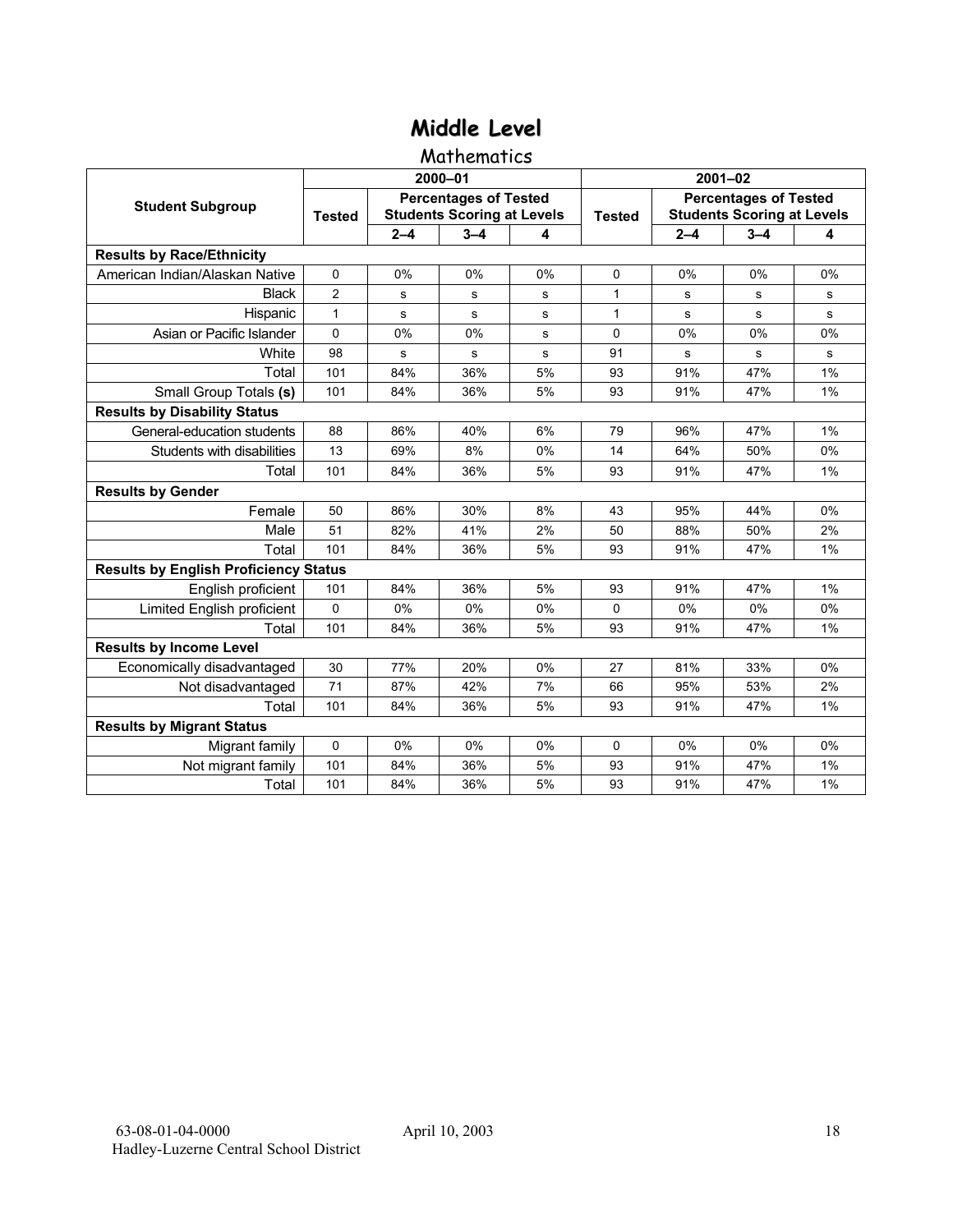## **1997 and 1998 High School Cohorts**

General-education students who first entered ninth grade in 1997 or 1998 must score 55 or higher on Regents English and mathematics examinations to graduate. During the phase-in of the Regents examination graduation requirements, all students (with district board of education approval) may qualify for a local diploma by earning a score of 55–64 on the required Regents examinations; a score of 65 or higher is required for a Regents diploma. Students with disabilities and certain students with a Section 504 Accomodation Plan may qualify for a local diploma by passing Regents competency tests. The Department did not collect data for the 1997 cohort aggregated by race/ethnicity, gender, income level, or migrant status. It did not collect mathematics data aggregated by English proficiency status.

| a) ier Tour zears of Flight School           |                 |                |             |                          |                 |               |                |                          |                |                |
|----------------------------------------------|-----------------|----------------|-------------|--------------------------|-----------------|---------------|----------------|--------------------------|----------------|----------------|
| 1997 Cohort                                  |                 |                |             |                          |                 |               |                | 1998 Cohort              |                |                |
|                                              |                 |                |             | <b>Count of Students</b> | <b>Percent</b>  |               |                | <b>Count of Students</b> |                | <b>Percent</b> |
|                                              |                 | by Score       |             | <b>Meeting</b>           | <b>Students</b> | by Score      |                |                          | <b>Meeting</b> |                |
| <b>Student Subgroup</b>                      | <b>Students</b> | <b>Regents</b> |             | Pass-                    | Gradu-          | in            | <b>Regents</b> |                          | Pass-          | Gradua-        |
|                                              | in Cohort       | $55 -$         | $65-$       | ed                       | ation           | <b>Cohort</b> | $55 -$         | $65-$                    | ed             | tion           |
|                                              |                 | 64             | 100         | <b>RCTs</b>              | Require-        |               | 64             | 100                      | <b>RCTs</b>    | Require-       |
|                                              |                 |                |             |                          | ment            |               |                |                          |                | ment           |
| <b>Results by Race/Ethnicity</b>             |                 |                |             |                          |                 |               |                |                          |                |                |
| American Indian/Alaskan Native               |                 |                |             |                          |                 | 1             | s              | s                        | s              | s              |
| <b>Black</b>                                 |                 |                |             |                          |                 | $\mathbf{1}$  | s              | $\mathbf s$              | s              | $\mathbf s$    |
| Hispanic                                     |                 |                |             |                          |                 | 0             | 0              | $\pmb{0}$                | 0              | $0\%$          |
| Asian or Pacific Islander                    |                 |                |             |                          |                 | 0             | 0              | 0                        | 0              | 0%             |
| White                                        |                 |                |             |                          |                 | 62            | s              | s                        | $\mathbf s$    | s              |
| Total                                        |                 |                |             |                          |                 | 64            | 4              | 54                       | 3              | 95%            |
| Small Group Totals (s)                       |                 |                |             |                          |                 | 64            | 4              | 54                       | 3              | 95%            |
| <b>Results by Disability Status</b>          |                 |                |             |                          |                 |               |                |                          |                |                |
| General-education students                   | 69              | s              | s           | $\mathbf s$              | s               | 58            | 3              | 54                       | 0              | 98%            |
| Students with disabilities                   | $\overline{4}$  | $\mathbf S$    | s           | $\mathbf s$              | s               | 6             | 1              | $\Omega$                 | 3              | 67%            |
| Total                                        | 73              | 17             | 54          | $\mathbf{1}$             | 99%             | 64            | 4              | 54                       | 3              | 95%            |
| <b>Results by Gender</b>                     |                 |                |             |                          |                 |               |                |                          |                |                |
| Female                                       |                 |                |             |                          |                 | 32            | 0              | 29                       | $\overline{2}$ | 97%            |
| Male                                         |                 |                |             |                          |                 | 32            | 4              | 25                       | 1              | 94%            |
| Total                                        |                 |                |             |                          |                 | 64            | 4              | 54                       | 3              | 95%            |
| <b>Results by English Proficiency Status</b> |                 |                |             |                          |                 |               |                |                          |                |                |
| English proficient                           | 73              | 17             | 54          | 1                        | 99%             | 64            | 4              | 54                       | 3              | 95%            |
| Limited English proficient                   | 0               | $\mathbf 0$    | $\mathbf 0$ | $\pmb{0}$                | 0%              | 0             | 0              | 0                        | 0              | 0%             |
| Total                                        | 73              | 17             | 54          | $\mathbf{1}$             | 99%             | 64            | 4              | 54                       | 3              | 95%            |
| <b>Results by Income Level</b>               |                 |                |             |                          |                 |               |                |                          |                |                |
| Economically disadvantaged                   |                 |                |             |                          |                 | 16            | 1              | 13                       | 0              | 88%            |
| Not disadvantaged                            |                 |                |             |                          |                 | 48            | 3              | 41                       | 3              | 98%            |
| Total                                        |                 |                |             |                          |                 | 64            | 4              | 54                       | 3              | 95%            |
| <b>Results by Migrant Status</b>             |                 |                |             |                          |                 |               |                |                          |                |                |
| Migrant family                               |                 |                |             |                          |                 | 0             | 0              | 0                        | 0              | 0%             |
| Not migrant family                           |                 |                |             |                          |                 | 64            | 4              | 54                       | 3              | 95%            |
| Total                                        |                 |                |             |                          |                 | 64            | 4              | 54                       | 3              | 95%            |

#### **Performance on the English Assessment Requirement for Graduation after Four Years of High School**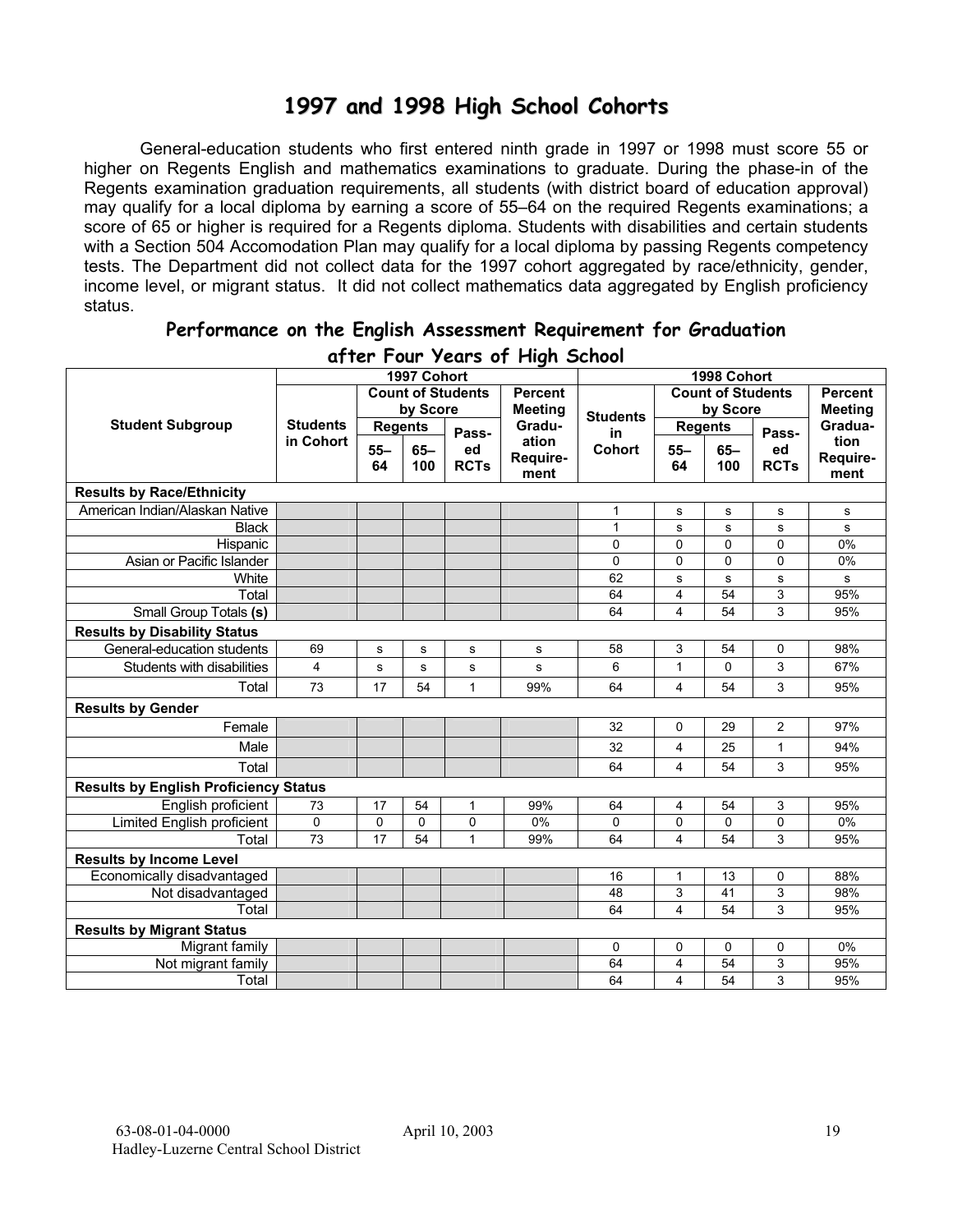# **Performance on the Mathematics Assessment Requirement**

| יש ו<br>$\sigma$<br>1997 Cohort              |                 |                |             |                          | 15013011119110011001 | 1998 Cohort    |                          |                |                           |                |
|----------------------------------------------|-----------------|----------------|-------------|--------------------------|----------------------|----------------|--------------------------|----------------|---------------------------|----------------|
|                                              |                 |                |             | <b>Count of Students</b> | <b>Percent</b>       |                | <b>Count of Students</b> |                |                           | <b>Percent</b> |
|                                              |                 |                |             |                          | <b>Meeting</b>       |                | by Score                 |                |                           |                |
| <b>Student Subgroup</b>                      | <b>Students</b> | by Score       |             | Gradu-                   | <b>Students</b>      | <b>Regents</b> |                          |                | <b>Meeting</b><br>Gradua- |                |
|                                              | in Cohort       | <b>Regents</b> |             | Pass-                    | ation                | in             |                          |                | Pass-                     | tion           |
|                                              |                 | $55 -$         | $65-$       | ed                       | Require-             | Cohort         | $55 -$                   | $65-$          | ed                        | Require-       |
|                                              |                 | 64             | 100         | <b>RCTs</b>              | ment                 |                | 64                       | 100            | <b>RCTs</b>               | ment           |
| <b>Results by Race/Ethnicity</b>             |                 |                |             |                          |                      |                |                          |                |                           |                |
| American Indian/Alaskan Native               |                 |                |             |                          |                      | 1              | s                        | s              | s                         | s              |
| <b>Black</b>                                 |                 |                |             |                          |                      | $\mathbf{1}$   | s                        | s              | $\sf s$                   | s              |
| Hispanic                                     |                 |                |             |                          |                      | 0              | $\Omega$                 | 0              | $\mathbf 0$               | 0%             |
| Asian or Pacific Islander                    |                 |                |             |                          |                      | 0              | 0                        | 0              | 0                         | 0%             |
| White                                        |                 |                |             |                          |                      | 62             | s                        | s              | s                         | s              |
| Total                                        |                 |                |             |                          |                      | 64             | $\overline{5}$           | 55             | $\overline{2}$            | 97%            |
| Small Group Totals (s)                       |                 |                |             |                          |                      | 64             | 5                        | 55             | $\overline{2}$            | 97%            |
| <b>Results by Disability Status</b>          |                 |                |             |                          |                      |                |                          |                |                           |                |
| General-education students                   | 69              | $\mathbf s$    | $\mathbf s$ | s                        | s                    | 58             | 5                        | 53             | 0                         | 100%           |
| Students with disabilities                   | 4               | $\mathbf s$    | s           | s                        | s                    | 6              | $\mathbf 0$              | $\overline{2}$ | $\overline{c}$            | 67%            |
| Total                                        | 73              | 6              | 64          | $\overline{2}$           | 99%                  | 64             | 5                        | 55             | $\overline{2}$            | 97%            |
| <b>Results by Gender</b>                     |                 |                |             |                          |                      |                |                          |                |                           |                |
| Female                                       |                 |                |             |                          |                      | 32             | $\overline{2}$           | 28             | 1                         | 97%            |
| Male                                         |                 |                |             |                          |                      | 32             | 3                        | 27             | $\mathbf{1}$              | 97%            |
| Total                                        |                 |                |             |                          |                      | 64             | 5                        | 55             | $\overline{2}$            | 97%            |
| <b>Results by English Proficiency Status</b> |                 |                |             |                          |                      |                |                          |                |                           |                |
| English proficient                           |                 |                |             |                          |                      | 64             | 5                        | 55             | $\overline{2}$            | 97%            |
| <b>Limited English proficient</b>            |                 |                |             |                          |                      | $\Omega$       | 0                        | 0              | 0                         | 0%             |
| Total                                        |                 |                |             |                          |                      | 64             | 5                        | 55             | $\overline{2}$            | 97%            |
| <b>Results by Income Level</b>               |                 |                |             |                          |                      |                |                          |                |                           |                |
| Economically disadvantaged                   |                 |                |             |                          |                      | 16             | $\overline{2}$           | 13             | 0                         | 94%            |
| Not disadvantaged                            |                 |                |             |                          |                      | 48             | 3                        | 42             | $\overline{2}$            | 98%            |
| Total                                        |                 |                |             |                          |                      | 64             | 5                        | 55             | $\overline{2}$            | 97%            |
| <b>Results by Migrant Status</b>             |                 |                |             |                          |                      |                |                          |                |                           |                |
| Migrant family                               |                 |                |             |                          |                      | 0              | 0                        | 0              | 0                         | 0%             |
| Not migrant family                           |                 |                |             |                          |                      | 64             | 5                        | 55             | $\overline{2}$            | 97%            |
| Total                                        |                 |                |             |                          |                      | 64             | 5                        | 55             | $\overline{c}$            | 97%            |

## **for Graduation after Four Years of High School**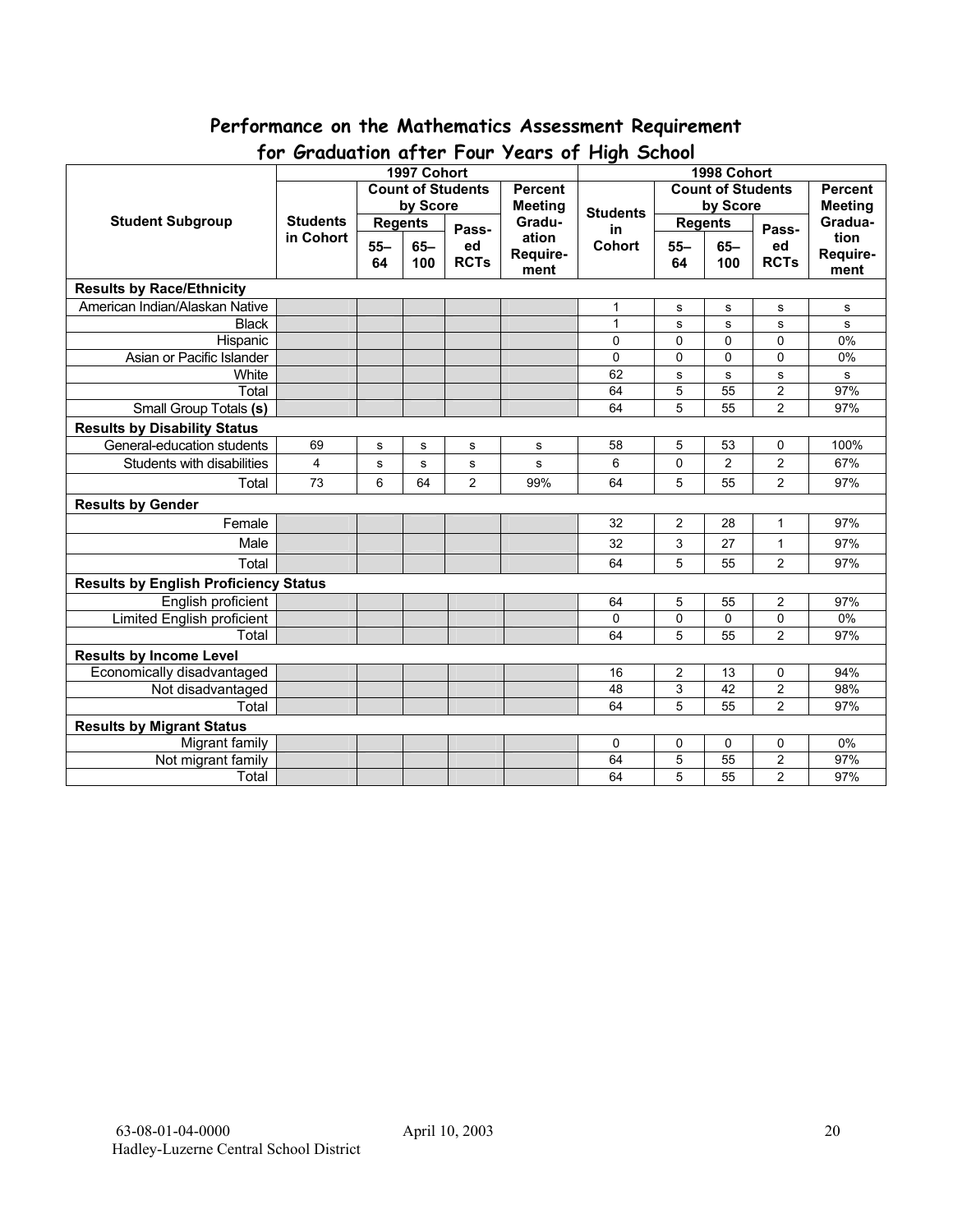### **Graduation Rates for the 1998 Cohort**

Students were counted as graduates if they earned a local diploma with or without a Regents endorsement no later than June 2002. Additional students may have earned diplomas in August 2002. For the purpose of calculating graduation rate, students who transferred to GED programs were included in the count of students in the cohort. These students were not counted as cohort members for other purposes. Therefore, the count in the table below may be higher than the count of cohort members shown on previous pages.

| <b>Student Subgroup</b>                      | <b>Graduation Rate Cohort</b> | <b>Graduation Rate</b> |  |  |  |  |  |  |  |
|----------------------------------------------|-------------------------------|------------------------|--|--|--|--|--|--|--|
| <b>Results by Race/Ethnicity</b>             |                               |                        |  |  |  |  |  |  |  |
| American Indian/Alaskan Native               | 1                             | s                      |  |  |  |  |  |  |  |
| <b>Black</b>                                 | 1                             | s                      |  |  |  |  |  |  |  |
| Hispanic                                     | $\mathbf 0$                   | 0%                     |  |  |  |  |  |  |  |
| Asian or Pacific Islander                    | $\mathbf 0$                   | 0%                     |  |  |  |  |  |  |  |
| White                                        | 62                            | s                      |  |  |  |  |  |  |  |
| Total                                        | 64                            | 83%                    |  |  |  |  |  |  |  |
| Small Group Totals (s)                       | 64                            | 83%                    |  |  |  |  |  |  |  |
| <b>Results by Disability Status</b>          |                               |                        |  |  |  |  |  |  |  |
| General-education students                   | 58                            | 88%                    |  |  |  |  |  |  |  |
| Students with disabilities                   | 6                             | 33%                    |  |  |  |  |  |  |  |
| Total                                        | 64                            | 83%                    |  |  |  |  |  |  |  |
| <b>Results by Gender</b>                     |                               |                        |  |  |  |  |  |  |  |
| Female                                       | 32                            | 88%                    |  |  |  |  |  |  |  |
| Male                                         | 32                            | 78%                    |  |  |  |  |  |  |  |
| Total                                        | 64                            | 83%                    |  |  |  |  |  |  |  |
| <b>Results by English Proficiency Status</b> |                               |                        |  |  |  |  |  |  |  |
| English proficient                           | 64                            | 83%                    |  |  |  |  |  |  |  |
| Limited English proficient                   | $\Omega$                      | 0%                     |  |  |  |  |  |  |  |
| Total                                        | 64                            | 83%                    |  |  |  |  |  |  |  |
| <b>Results by Income Level</b>               |                               |                        |  |  |  |  |  |  |  |
| Economically disadvantaged                   | 16                            | 69%                    |  |  |  |  |  |  |  |
| Not disadvantaged                            | 48                            | 88%                    |  |  |  |  |  |  |  |
| Total                                        | 64                            | 83%                    |  |  |  |  |  |  |  |
| <b>Results by Migrant Status</b>             |                               |                        |  |  |  |  |  |  |  |
| Migrant family                               | $\mathbf 0$                   | 0%                     |  |  |  |  |  |  |  |
| Not migrant family                           | 64                            | 83%                    |  |  |  |  |  |  |  |
| Total                                        | 64                            | 83%                    |  |  |  |  |  |  |  |